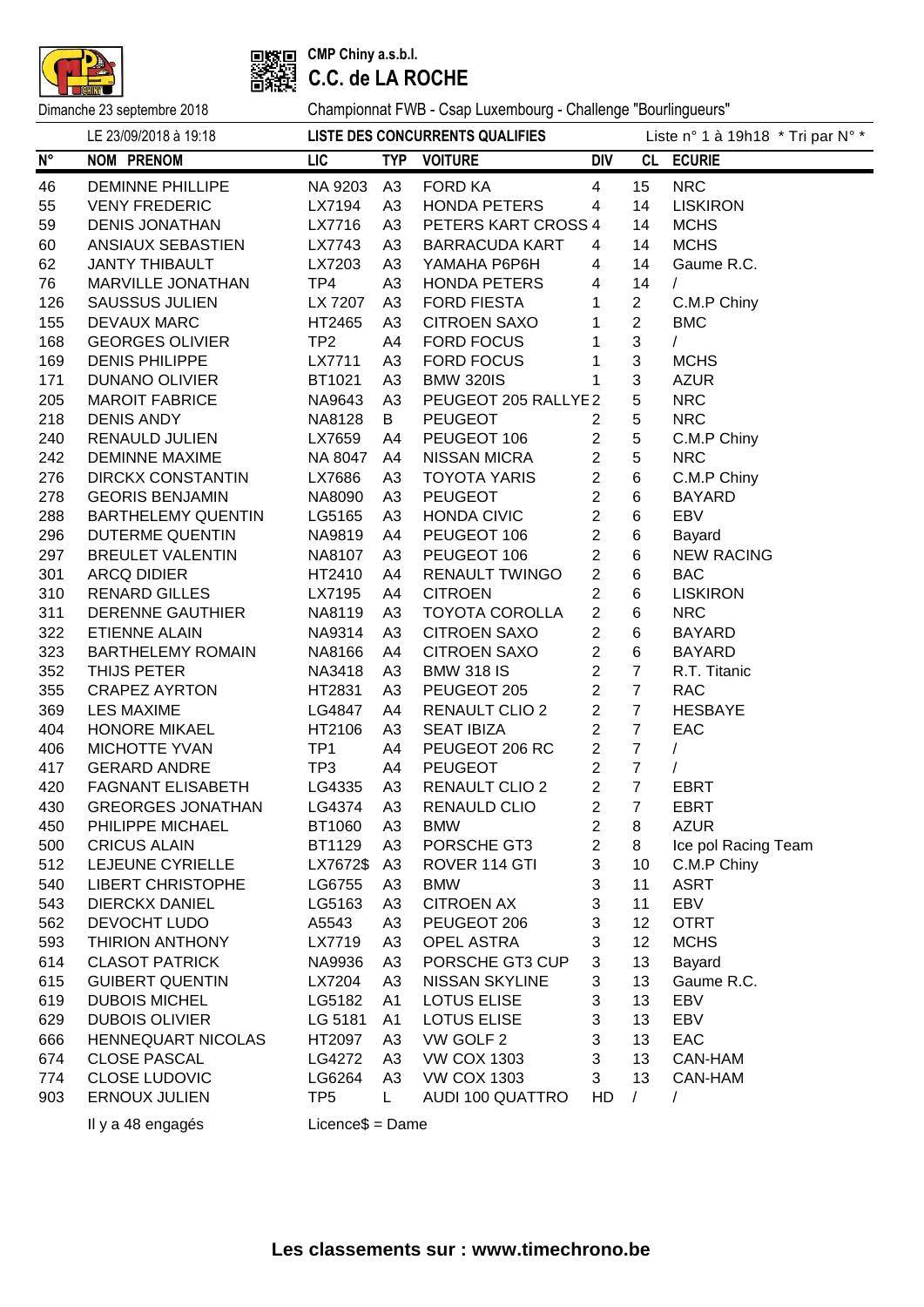



# **C.C. de LA ROCHE**

Dimanche 23 septembre 2018 *Championnat FWB - Csap Luxembourg - Challenge "Bourlingueurs"* Liste n°27 à 19h18

|    | Temps de l'essai N° 1 DIV 1-2-3 :<br><b>Tri par temps</b><br>Lic<br>D C Ecurie<br>$N^{\circ}$<br>Nom Prénom<br><b>Voiture</b><br>Dif/1<br><b>Vitesse</b><br><b>Temps</b> |                                           |                 |                               |                         |                |                     |            |         |             |  |  |  |  |
|----|--------------------------------------------------------------------------------------------------------------------------------------------------------------------------|-------------------------------------------|-----------------|-------------------------------|-------------------------|----------------|---------------------|------------|---------|-------------|--|--|--|--|
| PI |                                                                                                                                                                          |                                           |                 |                               |                         |                |                     |            |         |             |  |  |  |  |
|    |                                                                                                                                                                          |                                           |                 | Il y a 40 concurrents classés |                         |                |                     |            |         |             |  |  |  |  |
| 1  | 500                                                                                                                                                                      | <b>CRICUS ALAIN</b>                       | BT1129          | PORSCHE GT3                   | $\overline{2}$          | 8              | Ice pol Racing Team | 2:39,23    | $\star$ | 125,48 km/h |  |  |  |  |
| 2  | 615                                                                                                                                                                      | <b>GUIBERT QUENTIN</b>                    | LX7204          | NISSAN SKYLINE                | 3                       |                | 13 Gaume R.C.       | 2:42,23    | 0:03,00 | 123,16 km/h |  |  |  |  |
| 3  | 614                                                                                                                                                                      | <b>CLASOT PATRICK</b>                     | NA9936          | PORSCHE GT3 CUP3              |                         |                | 13 Bayard           | 2:43,74    | 0:04,51 | 122,02 km/h |  |  |  |  |
| 4  | 593                                                                                                                                                                      | <b>THIRION ANTHONY</b>                    | LX7719          | OPEL ASTRA                    | 3                       |                | 12 MCHS             | 2:47,43    | 0:08,20 | 119,33 km/h |  |  |  |  |
| 5  | 430                                                                                                                                                                      | <b>GREORGES JONATHAN</b>                  | LG4374          | RENAULD CLIO                  | $\overline{2}$          | $\overline{7}$ | <b>EBRT</b>         | 2:50,05    | 0:10,82 | 117,49 km/h |  |  |  |  |
| 6  | 168                                                                                                                                                                      | <b>GEORGES OLIVIER</b>                    | TP <sub>2</sub> | FORD FOCUS                    | 1                       | 3              | $\prime$            | 2:53,60    | 0:14,37 | 115,09 km/h |  |  |  |  |
| 7  | 297                                                                                                                                                                      | <b>BREULET VALENTIN</b>                   | NA8107          | PEUGEOT 106                   | 2                       | 6              | <b>NEW RACING</b>   | 2:56,70    | 0:17,47 | 113,07 km/h |  |  |  |  |
| 8  | 420                                                                                                                                                                      | <b>FAGNANT ELISABETH</b>                  | LG4335          | RENAULT CLIO 2                | $\overline{2}$          | $\overline{7}$ | <b>EBRT</b>         | 3:01,27    | 0:22,04 | 110,22 km/h |  |  |  |  |
| 9  | 355                                                                                                                                                                      | <b>CRAPEZ AYRTON</b>                      | HT2831          | PEUGEOT 205                   | 2                       | $\overline{7}$ | <b>RAC</b>          | 3:01,47    | 0:22,24 | 110,1 km/h  |  |  |  |  |
| 10 | 288                                                                                                                                                                      | BARTHELEMY QUENTIN                        | LG5165          | <b>HONDA CIVIC</b>            | 2                       | 6              | EBV                 | 3:04,92    | 0:25,69 | 108,05 km/h |  |  |  |  |
| 11 | 310                                                                                                                                                                      | <b>RENARD GILLES</b>                      | LX7195          | <b>CITROEN</b>                | 2                       | 6              | <b>LISKIRON</b>     | 3:05,25    | 0:26,02 | 107,85 km/h |  |  |  |  |
| 12 | 774                                                                                                                                                                      | CLOSE LUDOVIC                             | LG6264          | <b>VW COX 1303</b>            | 3                       |                | 13 CAN-HAM          | 3:08,10    | 0:28,87 | 106,22 km/h |  |  |  |  |
| 13 | 619                                                                                                                                                                      | <b>DUBOIS MICHEL</b>                      | LG5182          | LOTUS ELISE                   | 3                       |                | 13 EBV              | 3:09,33    | 0:30,10 | 105,53 km/h |  |  |  |  |
| 14 | 322                                                                                                                                                                      | ETIENNE ALAIN                             | NA9314          | <b>CITROEN SAXO</b>           | 2                       | 6              | <b>BAYARD</b>       | 3:10,10    | 0:30,87 | 105,1 km/h  |  |  |  |  |
| 15 | 406                                                                                                                                                                      | MICHOTTE YVAN                             | TP <sub>1</sub> | PEUGEOT 206 RC                | 2                       | $\overline{7}$ | $\sqrt{ }$          | 3:11,38    | 0:32,15 | 104,4 km/h  |  |  |  |  |
| 16 | 562                                                                                                                                                                      | DEVOCHT LUDO                              | A5543           | PEUGEOT 206                   | 3                       |                | 12 OTRT             | 3:11,96    | 0:32,73 | 104,08 km/h |  |  |  |  |
| 17 | 169                                                                                                                                                                      | <b>DENIS PHILIPPE</b>                     | LX7711          | <b>FORD FOCUS</b>             | 1                       | 3              | <b>MCHS</b>         | 3:13,21    | 0:33,98 | 103,41 km/h |  |  |  |  |
| 18 | 278                                                                                                                                                                      | <b>GEORIS BENJAMIN</b>                    | NA8090          | PEUGEOT                       | 2                       | 6              | <b>BAYARD</b>       | 3:14,72    | 0:35,49 | 102,61 km/h |  |  |  |  |
| 19 | 450                                                                                                                                                                      | PHILIPPE MICHAEL                          | BT1060          | <b>BMW</b>                    | 2                       | 8              | <b>AZUR</b>         | 3:14,78    | 0:35,55 | 102,58 km/h |  |  |  |  |
| 20 | 629                                                                                                                                                                      | <b>DUBOIS OLIVIER</b>                     | LG 5181         | <b>LOTUS ELISE</b>            | 3                       |                | 13 EBV              | 3:15,24    | 0:36,01 | 102,34 km/h |  |  |  |  |
| 21 | 369                                                                                                                                                                      | <b>LES MAXIME</b>                         | LG4847          | RENAULT CLIO 2                | $\overline{2}$          | 7              | <b>HESBAYE</b>      | 3:16,07    | 0:36,84 | 101,9 km/h  |  |  |  |  |
| 22 | 205                                                                                                                                                                      | <b>MAROIT FABRICE</b>                     | NA9643          | PEUGEOT 205 RALL 2            |                         | 5              | <b>NRC</b>          | 3:19,29    | 0:40,06 | 100,26 km/h |  |  |  |  |
| 23 | 311                                                                                                                                                                      | DERENNE GAUTHIER                          | NA8119          | TOYOTA COROLLA 2              |                         | 6              | <b>NRC</b>          | 3:22,58    | 0:43,35 | 98,63 km/h  |  |  |  |  |
| 24 | 218                                                                                                                                                                      | <b>DENIS ANDY</b>                         | NA8128          | <b>PEUGEOT</b>                | 2                       | 5              | <b>NRC</b>          | 3:22,83    | 0:43,60 | 98,51 km/h  |  |  |  |  |
| 25 | 674                                                                                                                                                                      | <b>CLOSE PASCAL</b>                       | LG4272          | <b>VW COX 1303</b>            | 3                       |                | 13 CAN-HAM          | 3:24,67    | 0:45,44 | 97,62 km/h  |  |  |  |  |
| 26 | 543                                                                                                                                                                      | DIERCKX DANIEL                            | LG5163          | <b>CITROEN AX</b>             | 3                       | 11             | EBV                 | 3:24,78    | 0:45,55 | 97,57 km/h  |  |  |  |  |
| 27 | 240                                                                                                                                                                      | RENAULD JULIEN                            | LX7659          | PEUGEOT 106                   | $\overline{2}$          | 5              | C.M.P Chiny         | 3:27,14    | 0:47,91 | 96,46 km/h  |  |  |  |  |
| 28 | 301                                                                                                                                                                      | <b>ARCQ DIDIER</b>                        | HT2410          | <b>RENAULT TWINGO 2</b>       |                         | 6              | <b>BAC</b>          | 3:27,47    | 0:48,24 | 96,3 km/h   |  |  |  |  |
| 29 | 276                                                                                                                                                                      | <b>DIRCKX CONSTANTIN</b>                  | LX7686          | <b>TOYOTA YARIS</b>           | 2                       | 6              | C.M.P Chiny         | 3:28,13    | 0:48,90 | 96 km/h     |  |  |  |  |
| 30 | 352                                                                                                                                                                      | THIJS PETER                               | NA3418          | <b>BMW 318 IS</b>             | 2                       | $\overline{7}$ | R.T. Titanic        | 3:29,40    | 0:50,17 | 95,42 km/h  |  |  |  |  |
| 31 | 404                                                                                                                                                                      | <b>HONORE MIKAEL</b>                      | HT2106          | <b>SEAT IBIZA</b>             | 2                       | $\overline{7}$ | EAC                 | 3:29,91    | 0:50,68 | 95,18 km/h  |  |  |  |  |
| 32 | 155                                                                                                                                                                      | DEVAUX MARC                               | HT2465          | <b>CITROEN SAXO</b>           | $\mathbf{1}$            | $\overline{2}$ | <b>BMC</b>          | 3:30,47    | 0:51,24 | 94,93 km/h  |  |  |  |  |
| 33 | 126                                                                                                                                                                      | SAUSSUS JULIEN                            | LX 7207         | <b>FORD FIESTA</b>            | 1                       | 2              | C.M.P Chiny         | 3:32,54    | 0:53,31 | 94,01 km/h  |  |  |  |  |
| 34 | 296                                                                                                                                                                      | DUTERME QUENTIN                           | NA9819          | PEUGEOT 106                   | 2                       | 6              | Bayard              | 3:35,45    | 0:56,22 | 92,74 km/h  |  |  |  |  |
| 35 |                                                                                                                                                                          | 323 BARTHELEMY ROMAIN NA8166 CITROEN SAXO |                 |                               | $\overline{\mathbf{c}}$ | 6              | BAYARD              | 3:37,41    | 0:58,18 | 91,9 km/h   |  |  |  |  |
|    |                                                                                                                                                                          | 36 512 LEJEUNE CYRIELLE                   |                 | LX7672\$ ROVER 114 GTI        | 3                       |                | 10 C.M.P Chiny      | 3:38,75    | 0:59,52 | 91,34 km/h  |  |  |  |  |
| 37 | 171                                                                                                                                                                      | <b>DUNANO OLIVIER</b>                     | BT1021          | <b>BMW 320IS</b>              |                         |                | 3 AZUR              | 3:38,91    | 0:59,68 | 91,27 km/h  |  |  |  |  |
| 38 |                                                                                                                                                                          | 417 GERARD ANDRE                          | TP <sub>3</sub> | <b>PEUGEOT</b>                | 2                       | 7/             |                     | 3:44,37    | 1:05,14 | 89,05 km/h  |  |  |  |  |
| 39 | 666                                                                                                                                                                      | HENNEQUART NICOLAS HT2097                 |                 | VW GOLF 2                     | 3                       |                | 13 EAC              | 3:46,86    | 1:07,63 | 88,07 km/h  |  |  |  |  |
| 40 | 540                                                                                                                                                                      | <b>LIBERT CHRISTOPHE</b>                  | LG6755          | <b>BMW</b>                    | 3                       |                | 11 ASRT             | 3:49,76    | 1:10,53 | 86,96 km/h  |  |  |  |  |
| 41 |                                                                                                                                                                          | 242 DEMINNE MAXIME                        |                 | NA 8047 NISSAN MICRA          | 2                       |                | 5 NRC               | <b>ABD</b> |         |             |  |  |  |  |



**CMP Chiny a.s.b.l.** ■縦 **C.C. de LA ROCHE**

|   | $\blacksquare$ $\blacksquare$<br>Dimanche 23 septembre 2018 |                         | Championnat FWB - Csap Luxembourg - Challenge "Bourlingueurs" |                                |                |     |                      |         |          | Liste n°27 à 19h18 |  |
|---|-------------------------------------------------------------|-------------------------|---------------------------------------------------------------|--------------------------------|----------------|-----|----------------------|---------|----------|--------------------|--|
|   |                                                             |                         |                                                               | Temps de l' essai N° 1 DIV 4 : |                |     | <b>Tri par temps</b> |         |          |                    |  |
|   | $PI$ $N^\circ$                                              | Nom Prénom              | Lic                                                           | Voiture                        | D.             | C   | Ecurie               | Temps   | Dif/1    | <b>Vitesse</b>     |  |
|   |                                                             |                         |                                                               | Il y a 6 concurrents classés   |                |     |                      |         |          |                    |  |
|   | 62                                                          | <b>JANTY THIBAULT</b>   | LX7203                                                        | ҮАМАНА Р6Р6Н                   | 4              |     | 14 Gaume R.C.        | 2:52,65 |          | 115,73 km/h        |  |
| 2 | 55                                                          | <b>VENY FREDERIC</b>    | LX7194                                                        | <b>HONDA PETERS</b>            | 4              |     | <b>14 LISKIRON</b>   | 2:59.09 | 0:06.44  | 111,56 km/h        |  |
| 3 | 60                                                          | ANSIAUX SEBASTIEN       | LX7743                                                        | BARRACUDA KART 4               |                |     | 14 MCHS              | 3:04,45 | 10:11.80 | 108.32 km/h        |  |
| 4 | 76                                                          | MARVILLE JONATHAN       | TP4                                                           | <b>HONDA PETERS</b>            | 4              | 14/ |                      | 3:09.39 | 10:16.74 | 105,5 km/h         |  |
| 5 | 59                                                          | <b>DENIS JONATHAN</b>   | LX7716                                                        | PETERS KART CRO 4              |                |     | 14 MCHS              | 3:12.04 | 0:19.39  | 104,04 km/h        |  |
| 6 | 46                                                          | <b>DEMINNE PHILLIPE</b> | NA 9203                                                       | <b>FORD KA</b>                 | $\overline{4}$ |     | <b>15 NRC</b>        | 5:20.54 | 2:27,89  | 62,33 km/h         |  |
|   |                                                             |                         |                                                               |                                |                |     |                      |         |          |                    |  |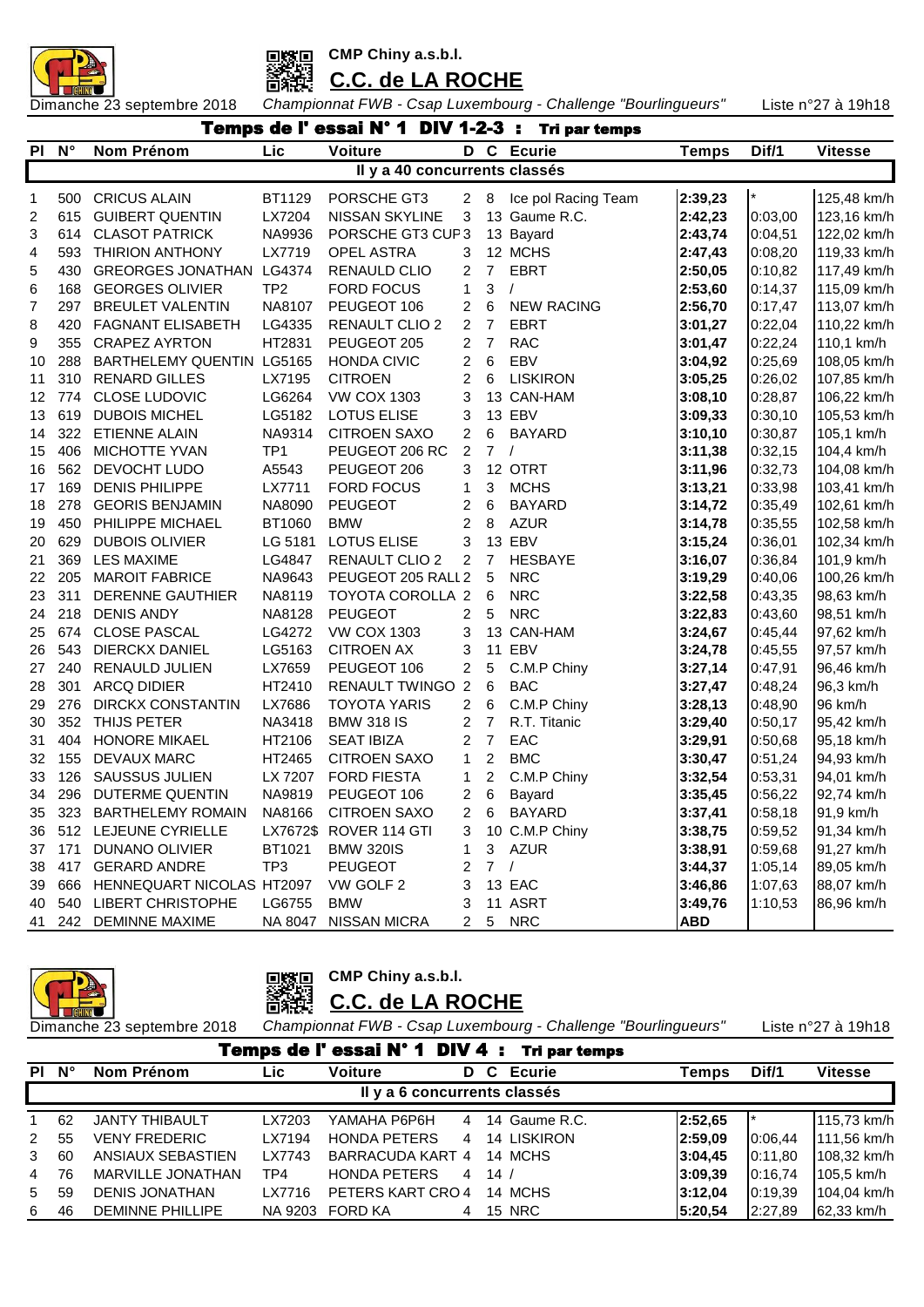



**C.C. de LA ROCHE**

Dimanche 23 septembre 2018 *Championnat FWB - Csap Luxembourg - Challenge "Bourlingueurs"* Liste n°27 à 19h18

|           | Temps de l'essai N° 2 DIV 1-2-3 :<br><b>Tri par temps</b><br>Lic<br>$N^{\circ}$<br>Nom Prénom<br>Voiture<br>D C Ecurie<br>Dif/1<br><b>Vitesse</b><br><b>Temps</b> |                           |                 |                               |                |                |                     |          |         |             |  |  |  |  |  |
|-----------|-------------------------------------------------------------------------------------------------------------------------------------------------------------------|---------------------------|-----------------|-------------------------------|----------------|----------------|---------------------|----------|---------|-------------|--|--|--|--|--|
| <b>PI</b> |                                                                                                                                                                   |                           |                 |                               |                |                |                     |          |         |             |  |  |  |  |  |
|           |                                                                                                                                                                   |                           |                 | Il y a 34 concurrents classés |                |                |                     |          |         |             |  |  |  |  |  |
| 1         | 615                                                                                                                                                               | <b>GUIBERT QUENTIN</b>    | LX7204          | <b>NISSAN SKYLINE</b>         | 3              |                | 13 Gaume R.C.       | 2:38,06  | $\star$ | 126,41 km/h |  |  |  |  |  |
| 2         | 614                                                                                                                                                               | <b>CLASOT PATRICK</b>     | NA9936          | PORSCHE GT3 CUP3              |                |                | 13 Bayard           | 2:38,86  | 0:00,80 | 125,77 km/h |  |  |  |  |  |
| 3         | 593                                                                                                                                                               | <b>THIRION ANTHONY</b>    | LX7719          | <b>OPEL ASTRA</b>             | 3              |                | 12 MCHS             | 2:39,27  | 0:01,21 | 125,45 km/h |  |  |  |  |  |
| 4         | 500                                                                                                                                                               | <b>CRICUS ALAIN</b>       | BT1129          | PORSCHE GT3                   | 2              | 8              | Ice pol Racing Team | 2:43,23  | 0:05,17 | 122,4 km/h  |  |  |  |  |  |
| 5         | 430                                                                                                                                                               | GREORGES JONATHAN LG4374  |                 | <b>RENAULD CLIO</b>           | 2              | $\overline{7}$ | <b>EBRT</b>         | 2:45,15  | 0:07,09 | 120,98 km/h |  |  |  |  |  |
| 6         | 629                                                                                                                                                               | <b>DUBOIS OLIVIER</b>     | LG 5181         | <b>LOTUS ELISE</b>            | 3              |                | 13 EBV              | 2:52,28  | 0:14,22 | 115,97 km/h |  |  |  |  |  |
| 7         | 288                                                                                                                                                               | BARTHELEMY QUENTIN LG5165 |                 | <b>HONDA CIVIC</b>            | 2              | 6              | EBV                 | 2:55,25  | 0:17,19 | 114,01 km/h |  |  |  |  |  |
| 8         | 420                                                                                                                                                               | <b>FAGNANT ELISABETH</b>  | LG4335          | <b>RENAULT CLIO 2</b>         | 2              | $\overline{7}$ | <b>EBRT</b>         | 2:58,85  | 0:20,79 | 111,71 km/h |  |  |  |  |  |
| 9         | 322                                                                                                                                                               | <b>ETIENNE ALAIN</b>      | NA9314          | <b>CITROEN SAXO</b>           | $\overline{2}$ | 6              | <b>BAYARD</b>       | 2:59,96  | 0:21,90 | 111,02 km/h |  |  |  |  |  |
| 10        | 619                                                                                                                                                               | <b>DUBOIS MICHEL</b>      | LG5182          | <b>LOTUS ELISE</b>            | 3              |                | 13 EBV              | 3:01,39  | 0:23,33 | 110,15 km/h |  |  |  |  |  |
| 11        | 674                                                                                                                                                               | <b>CLOSE PASCAL</b>       | LG4272          | <b>VW COX 1303</b>            | 3              |                | 13 CAN-HAM          | 3:02,96  | 0:24,90 | 109,2 km/h  |  |  |  |  |  |
| 12        | 543                                                                                                                                                               | DIERCKX DANIEL            | LG5163          | <b>CITROEN AX</b>             | 3              |                | 11 EBV              | 3:03,06  | 0:25,00 | 109,14 km/h |  |  |  |  |  |
| 13        | 406                                                                                                                                                               | MICHOTTE YVAN             | TP <sub>1</sub> | PEUGEOT 206 RC                | 2              | $\overline{7}$ | $\prime$            | 3:03,64  | 0:25,58 | 108,8 km/h  |  |  |  |  |  |
| 14        | 369                                                                                                                                                               | <b>LES MAXIME</b>         | LG4847          | <b>RENAULT CLIO 2</b>         | $\overline{2}$ | 7              | <b>HESBAYE</b>      | 3:06,41  | 0:28,35 | 107,18 km/h |  |  |  |  |  |
| 15        | 169                                                                                                                                                               | <b>DENIS PHILIPPE</b>     | LX7711          | <b>FORD FOCUS</b>             | 1              | 3              | <b>MCHS</b>         | 3:11,28  | 0:33,22 | 104,45 km/h |  |  |  |  |  |
| 16        | 311                                                                                                                                                               | <b>DERENNE GAUTHIER</b>   | NA8119          | TOYOTA COROLLA 2              |                | 6              | <b>NRC</b>          | 3:14,25  | 0:36,19 | 102,86 km/h |  |  |  |  |  |
| 17        | 404                                                                                                                                                               | <b>HONORE MIKAEL</b>      | HT2106          | <b>SEAT IBIZA</b>             | 2              | $\overline{7}$ | EAC                 | 3:15,23  | 0:37,17 | 102,34 km/h |  |  |  |  |  |
| 18        | 205                                                                                                                                                               | <b>MAROIT FABRICE</b>     | NA9643          | PEUGEOT 205 RALL 2            |                | 5              | <b>NRC</b>          | 3:15,66  | 0:37,60 | 102,12 km/h |  |  |  |  |  |
| 19        | 240                                                                                                                                                               | RENAULD JULIEN            | LX7659          | PEUGEOT 106                   | 2              | 5              | C.M.P Chiny         | 3:16,38  | 0:38,32 | 101,74 km/h |  |  |  |  |  |
| 20        | 278                                                                                                                                                               | <b>GEORIS BENJAMIN</b>    | NA8090          | <b>PEUGEOT</b>                | 2              | 6              | <b>BAYARD</b>       | 3:17,10  | 0:39,04 | 101,37 km/h |  |  |  |  |  |
| 21        | 450                                                                                                                                                               | PHILIPPE MICHAEL          | BT1060          | <b>BMW</b>                    | 2              | 8              | <b>AZUR</b>         | 3:19,00  | 0:40,94 | 100,4 km/h  |  |  |  |  |  |
| 22        | 666                                                                                                                                                               | HENNEQUART NICOLAS HT2097 |                 | VW GOLF 2                     | 3              |                | 13 EAC              | 3:19,44  | 0:41,38 | 100,18 km/h |  |  |  |  |  |
| 23        | 774                                                                                                                                                               | CLOSE LUDOVIC             | LG6264          | <b>VW COX 1303</b>            | 3              |                | 13 CAN-HAM          | 3:22,52  | 0:44,46 | 98,66 km/h  |  |  |  |  |  |
| 24        | 301                                                                                                                                                               | <b>ARCQ DIDIER</b>        | HT2410          | <b>RENAULT TWINGO 2</b>       |                | 6              | <b>BAC</b>          | 3:22,80  | 0:44,74 | 98,52 km/h  |  |  |  |  |  |
| 25        | 310                                                                                                                                                               | <b>RENARD GILLES</b>      | LX7195          | <b>CITROEN</b>                | 2              | 6              | <b>LISKIRON</b>     | 3:23,18  | 0:45,12 | 98,34 km/h  |  |  |  |  |  |
| 26        | 276                                                                                                                                                               | <b>DIRCKX CONSTANTIN</b>  | LX7686          | <b>TOYOTA YARIS</b>           | 2              | 6              | C.M.P Chiny         | 3:23,62  | 0:45,56 | 98,12 km/h  |  |  |  |  |  |
| 27        | 126                                                                                                                                                               | <b>SAUSSUS JULIEN</b>     | LX 7207         | <b>FORD FIESTA</b>            | 1              | 2              | C.M.P Chiny         | 3:24,35  | 0:46,29 | 97,77 km/h  |  |  |  |  |  |
| 28        | 417                                                                                                                                                               | <b>GERARD ANDRE</b>       | TP3             | <b>PEUGEOT</b>                | 2              | $\overline{7}$ | $\prime$            | 3:25,24  | 0:47,18 | 97,35 km/h  |  |  |  |  |  |
| 29        | 168                                                                                                                                                               | <b>GEORGES OLIVIER</b>    | TP <sub>2</sub> | <b>FORD FOCUS</b>             | 1              | 3              | $\prime$            | 3:27,58  | 0:49,52 | 96,25 km/h  |  |  |  |  |  |
| 30        | 323                                                                                                                                                               | <b>BARTHELEMY ROMAIN</b>  | NA8166          | <b>CITROEN SAXO</b>           | 2              | 6              | <b>BAYARD</b>       | 3:28,58  | 0:50,52 | 95,79 km/h  |  |  |  |  |  |
| 31        | 355                                                                                                                                                               | <b>CRAPEZ AYRTON</b>      | HT2831          | PEUGEOT 205                   | 2              | $\overline{7}$ | <b>RAC</b>          | 3:30,44  | 0:52,38 | 94,94 km/h  |  |  |  |  |  |
| 32        | 171                                                                                                                                                               | DUNANO OLIVIER            | BT1021          | <b>BMW 320IS</b>              | 1              | 3              | <b>AZUR</b>         | 3:30,72  | 0:52,66 | 94,82 km/h  |  |  |  |  |  |
| 33        | 512                                                                                                                                                               | LEJEUNE CYRIELLE          | LX7672\$        | ROVER 114 GTI                 | 3              |                | 10 C.M.P Chiny      | 3:41,15  | 1:03,09 | 90,35 km/h  |  |  |  |  |  |
| 34        | 296                                                                                                                                                               | DUTERME QUENTIN           | NA9819          | PEUGEOT 106                   | 2              | 6              | Bayard              | 12:20,74 | 9:42,68 | 26,97 km/h  |  |  |  |  |  |



**CMP Chiny a.s.b.l.** 回嫁回

**C.C. de LA ROCHE**

| Temps de l'essai N° 2 DIV 4 : Tri par temps |    |                       |        |                              |  |                 |         |         |                |  |  |  |
|---------------------------------------------|----|-----------------------|--------|------------------------------|--|-----------------|---------|---------|----------------|--|--|--|
| PI.                                         | N° | Nom Prénom            | Lic.   | <b>Voiture</b>               |  | D C Ecurie      | Temps   | Dif/1   | <b>Vitesse</b> |  |  |  |
|                                             |    |                       |        | Il y a 4 concurrents classés |  |                 |         |         |                |  |  |  |
|                                             | 62 | <b>JANTY THIBAULT</b> | LX7203 | YAMAHA P6P6H                 |  | 4 14 Gaume R.C. | 2:43,64 |         | 122,1 km/h     |  |  |  |
| $\mathcal{P}$                               | 60 | ANSIAUX SEBASTIEN     | LX7743 | BARRACUDA KART 4             |  | 14 MCHS         | 2:51.66 | 0:08.02 | 116,39 km/h    |  |  |  |
| 3                                           | 55 | <b>VENY FREDERIC</b>  | LX7194 | HONDA PETERS                 |  | 4 14 LISKIRON   | 2:51.67 | 0:08.03 | 116,39 km/h    |  |  |  |
| 4                                           | 59 | <b>DENIS JONATHAN</b> | LX7716 | PETERS KART CRO 4            |  | 14 MCHS         | 2:52,84 | 0:09,20 | 115,6 km/h     |  |  |  |
|                                             |    |                       |        |                              |  |                 |         |         |                |  |  |  |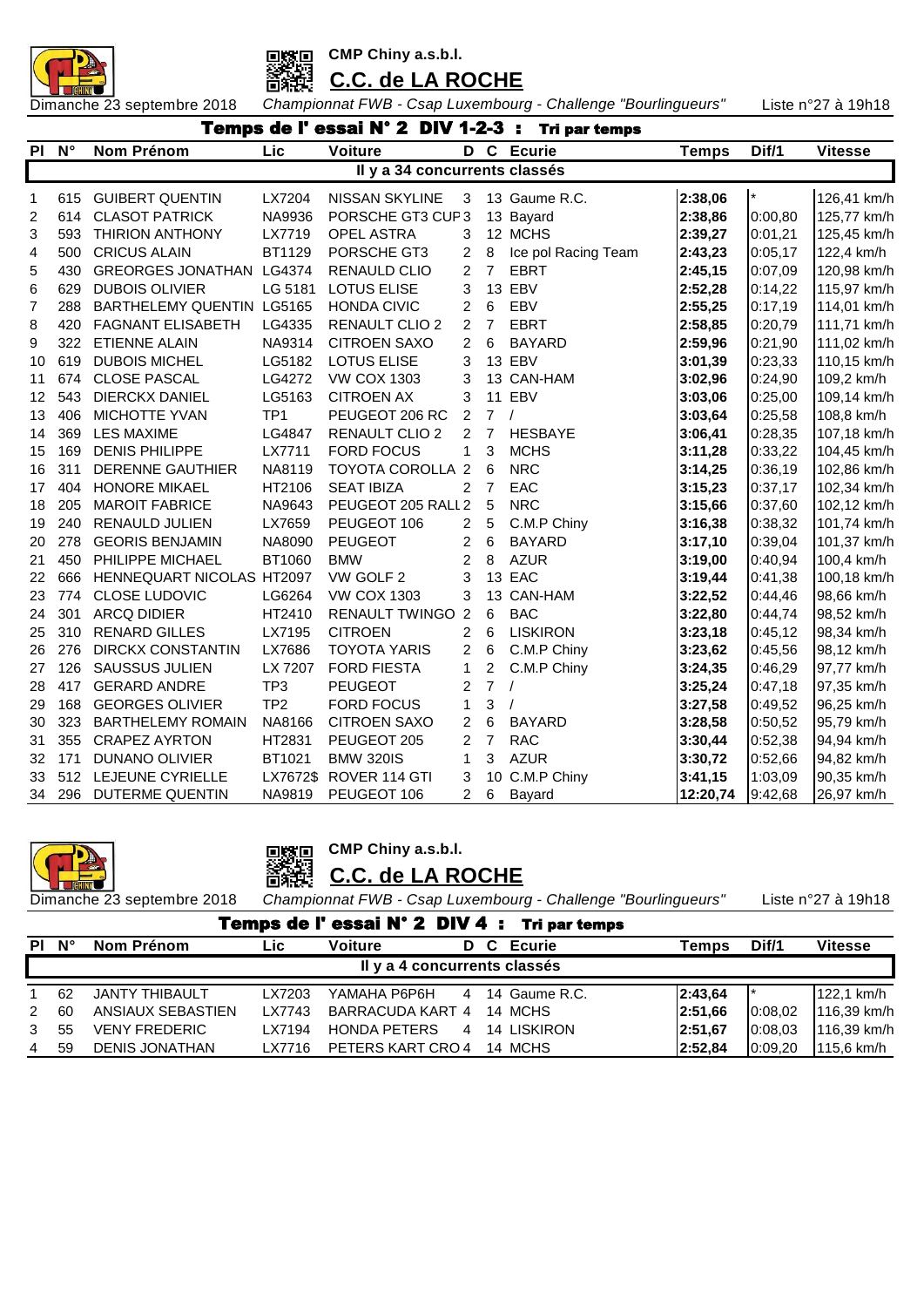

**C.C. de LA ROCHE**

Dimanche 23 septembre 2018 *Championnat FWB - Csap Luxembourg - Challenge "Bourlingueurs"* Liste n°27 à 19h18

| <b>Temps de l'essai N° 3 DIV 1-2-3 : Tri par temps</b> |                 |      |                   |                              |  |            |              |       |                |  |  |  |  |
|--------------------------------------------------------|-----------------|------|-------------------|------------------------------|--|------------|--------------|-------|----------------|--|--|--|--|
| PI N°                                                  | Nom Prénom      | ∟ic⊦ | Voiture           |                              |  | D C Ecurie | <b>Temps</b> | Dif/1 | <b>Vitesse</b> |  |  |  |  |
|                                                        |                 |      |                   | Il y a 1 concurrents classés |  |            |              |       |                |  |  |  |  |
| 168                                                    | GEORGES OLIVIER | TP2  | <b>FORD FOCUS</b> |                              |  |            | 3:17.79      |       | 101,02 km/h    |  |  |  |  |
|                                                        |                 |      |                   |                              |  |            |              |       |                |  |  |  |  |



**CMP Chiny a.s.b.l.** 恩嫁吗

▓▓ **C.C. de LA ROCHE**

Dimanche 23 septembre 2018 *Championnat FWB - Csap Luxembourg - Challenge "Bourlingueurs"* Liste n°27 à 19h18

 $\overline{\mathbf{I}}$ 

|    |                |        |                |                              | Temps de l'essai N° 3 DIV 4 : Tri par temps |         |       |            |
|----|----------------|--------|----------------|------------------------------|---------------------------------------------|---------|-------|------------|
| N° | Nom Prénom     | Lic    | <b>Voiture</b> |                              | D C Ecurie                                  | Temps   | Dif/1 | Vitesse    |
|    |                |        |                | Il y a 1 concurrents classés |                                             |         |       |            |
| 59 | DENIS JONATHAN | LX7716 |                | PETERS KART CRO 4 14 MCHS    |                                             | 2:50.92 |       | 116.9 km/h |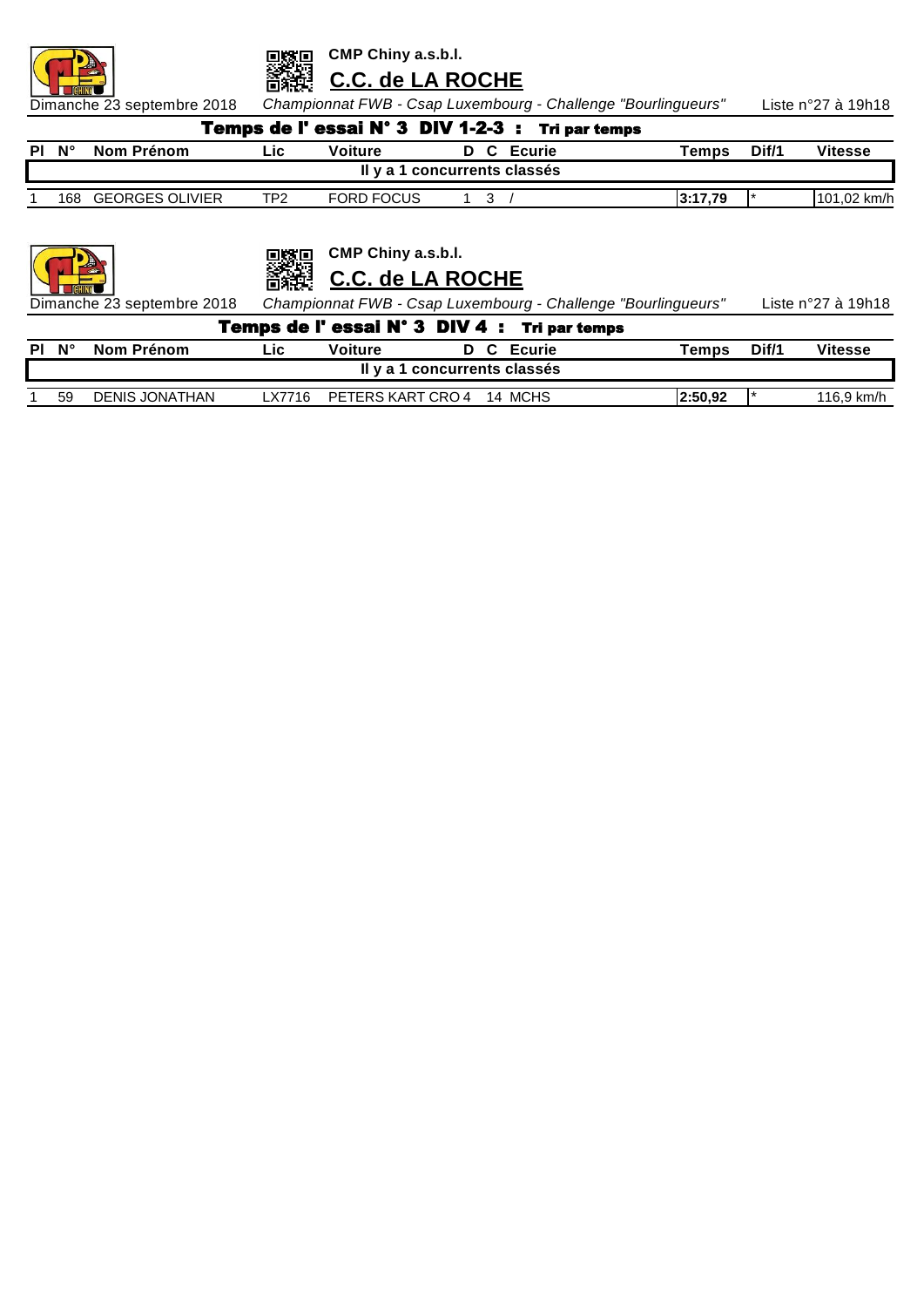

### **C.C. de LA ROCHE**



Dimanche 23 septembre 2018 *Championnat FWB - Csap Luxembourg - Challenge "Bourlingueurs"*Liste n°27 à 19h18 Classement Evolutif des Essais DIV 1-2-3

|                |     |                           | uass <del>c</del> iliei | L EVVIULII                    | 59             |                | <b>baais D</b> i | I 4 J    |         |              |         |
|----------------|-----|---------------------------|-------------------------|-------------------------------|----------------|----------------|------------------|----------|---------|--------------|---------|
| PI             | N°  | Nom Prénom                | Lic                     | Voiture                       | D              | C              | Essai 1          | Essai 2  | Essai 3 | <b>Temps</b> | Dif/1   |
|                |     |                           |                         | Il y a 40 concurrents classés |                |                |                  |          |         |              |         |
| 1              | 615 | <b>GUIBERT QUENTIN</b>    | LX7204                  | NISSAN SKYLINI 3              |                | 13             | 2:42,23          | 2:38,06  |         | 2:38,06      | $\star$ |
| 2              | 614 | <b>CLASOT PATRICK</b>     | NA9936                  | PORSCHE GT3 (3                |                | 13             | 2:43,74          | 2:38,86  |         | 2:38,86      | 0:00,80 |
| 3              | 500 | <b>CRICUS ALAIN</b>       | BT1129                  | PORSCHE GT3 2                 |                | 8              | 2:39,23          | 2:43,23  |         | 2:39,23      | 0:01,17 |
| 4              | 593 | <b>THIRION ANTHONY</b>    | LX7719                  | OPEL ASTRA                    | 3              | 12             | 2:47,43          | 2:39,27  |         | 2:39,27      | 0:01,21 |
| 5              | 430 | GREORGES JONATHAN LG4374  |                         | RENAULD CLIO 2                |                | $\overline{7}$ | 2:50,05          | 2:45,15  |         | 2:45,15      | 0:07,09 |
| 6              | 629 | <b>DUBOIS OLIVIER</b>     | LG 5181                 | <b>LOTUS ELISE</b>            | 3              | 13             | 3:15,24          | 2:52,28  |         | 2:52,28      | 0:14,22 |
| $\overline{7}$ | 168 | <b>GEORGES OLIVIER</b>    | TP <sub>2</sub>         | FORD FOCUS                    | 1              | 3              | 2:53,60          | 3:27,58  | 3:17,79 | 2:53,60      | 0:15,54 |
| 8              | 288 | BARTHELEMY QUENTIN LG5165 |                         | <b>HONDA CIVIC</b>            | $\overline{2}$ | 6              | 3:04,92          | 2:55,25  |         | 2:55,25      | 0:17,19 |
| 9              | 297 | <b>BREULET VALENTIN</b>   | NA8107                  | PEUGEOT 106                   | $\overline{2}$ | 6              | 2:56,70          |          |         | 2:56,70      | 0:18,64 |
| 10             | 420 | <b>FAGNANT ELISABETH</b>  | LG4335                  | RENAULT CLIO : 2              |                | 7              | 3:01,27          | 2:58,85  |         | 2:58,85      | 0:20,79 |
| 11             | 322 | <b>ETIENNE ALAIN</b>      | NA9314                  | <b>CITROEN SAXO 2</b>         |                | 6              | 3:10,10          | 2:59,96  |         | 2:59,96      | 0:21,90 |
| 12             | 619 | <b>DUBOIS MICHEL</b>      | LG5182                  | <b>LOTUS ELISE</b>            | 3              | 13             | 3:09,33          | 3:01,39  |         | 3:01,39      | 0:23,33 |
| 13             | 355 | <b>CRAPEZ AYRTON</b>      | HT2831                  | PEUGEOT 205                   | $\overline{c}$ | $\overline{7}$ | 3:01,47          | 3:30,44  |         | 3:01,47      | 0:23,41 |
| 14             | 674 | <b>CLOSE PASCAL</b>       | LG4272                  | <b>VW COX 1303</b>            | 3              | 13             | 3:24,67          | 3:02,96  |         | 3:02,96      | 0:24,90 |
| 15             | 543 | DIERCKX DANIEL            | LG5163                  | <b>CITROEN AX</b>             | 3              | 11             | 3:24,78          | 3:03,06  |         | 3:03,06      | 0:25,00 |
| 16             | 406 | <b>MICHOTTE YVAN</b>      | TP <sub>1</sub>         | PEUGEOT 206 R 2               |                | $\overline{7}$ | 3:11,38          | 3:03,64  |         | 3:03,64      | 0:25,58 |
| 17             | 310 | <b>RENARD GILLES</b>      | LX7195                  | <b>CITROEN</b>                | $\overline{2}$ | 6              | 3:05,25          | 3:23,18  |         | 3:05,25      | 0:27,19 |
| 18             | 369 | <b>LES MAXIME</b>         | LG4847                  | RENAULT CLIO : 2              |                | $\overline{7}$ | 3:16,07          | 3:06,41  |         | 3:06,41      | 0:28,35 |
| 19             | 774 | <b>CLOSE LUDOVIC</b>      | LG6264                  | <b>VW COX 1303</b>            | 3              | 13             | 3:08,10          | 3:22,52  |         | 3:08,10      | 0:30,04 |
| 20             | 169 | <b>DENIS PHILIPPE</b>     | LX7711                  | <b>FORD FOCUS</b>             | $\mathbf{1}$   | 3              | 3:13,21          | 3:11,28  |         | 3:11,28      | 0:33,22 |
| 21             | 562 | DEVOCHT LUDO              | A5543                   | PEUGEOT 206                   | 3              | 12             | 3:11,96          |          |         | 3:11,96      | 0:33,90 |
| 22             | 311 | DERENNE GAUTHIER          | NA8119                  | TOYOTA COROL 2                |                | 6              | 3:22,58          | 3:14,25  |         | 3:14,25      | 0:36,19 |
| 23             | 278 | <b>GEORIS BENJAMIN</b>    | NA8090                  | <b>PEUGEOT</b>                | 2              | 6              | 3:14,72          | 3:17,10  |         | 3:14,72      | 0:36,66 |
| 24             | 450 | PHILIPPE MICHAEL          | BT1060                  | <b>BMW</b>                    | 2              | 8              | 3:14,78          | 3:19,00  |         | 3:14,78      | 0:36,72 |
| 25             | 404 | <b>HONORE MIKAEL</b>      | HT2106                  | <b>SEAT IBIZA</b>             | $\overline{c}$ | $\overline{7}$ | 3:29,91          | 3:15,23  |         | 3:15,23      | 0:37,17 |
| 26             | 205 | <b>MAROIT FABRICE</b>     | NA9643                  | PEUGEOT 205 R 2               |                | 5              | 3:19,29          | 3:15,66  |         | 3:15,66      | 0:37,60 |
| 27             | 240 | RENAULD JULIEN            | LX7659                  | PEUGEOT 106                   | $\overline{2}$ | 5              | 3:27,14          | 3:16,38  |         | 3:16,38      | 0:38,32 |
| 28             | 666 | HENNEQUART NICOLAS HT2097 |                         | VW GOLF 2                     | 3              | 13             | 3:46,86          | 3:19,44  |         | 3:19,44      | 0:41,38 |
| 29             | 301 | <b>ARCQ DIDIER</b>        | HT2410                  | <b>RENAULT TWIN(2)</b>        |                | 6              | 3:27,47          | 3:22,80  |         | 3:22,80      | 0:44,74 |
| 30             | 218 | <b>DENIS ANDY</b>         | NA8128                  | <b>PEUGEOT</b>                | $\overline{2}$ | 5              | 3:22,83          |          |         | 3:22,83      | 0:44,77 |
| 31             | 276 | <b>DIRCKX CONSTANTIN</b>  | LX7686                  | TOYOTA YARIS 2                |                | 6              | 3:28,13          | 3:23,62  |         | 3:23,62      | 0:45,56 |
| 32             | 126 | <b>SAUSSUS JULIEN</b>     | LX 7207                 | <b>FORD FIESTA</b>            | $\mathbf{1}$   | $\overline{2}$ | 3:32,54          | 3:24,35  |         | 3:24,35      | 0:46,29 |
| 33             | 417 | <b>GERARD ANDRE</b>       | TP <sub>3</sub>         | <b>PEUGEOT</b>                | 2              | $\overline{7}$ | 3:44,37          | 3:25,24  |         | 3:25,24      | 0:47,18 |
| 34             | 323 | <b>BARTHELEMY ROMAIN</b>  | NA8166                  | CITROEN SAXO 2                |                | 6              | 3:37,41          | 3:28,58  |         | 3:28,58      | 0:50,52 |
| 35             | 352 | <b>THIJS PETER</b>        | NA3418                  | <b>BMW 318 IS</b>             | $\overline{2}$ | $\overline{7}$ | 3:29,40          |          |         | 3:29,40      | 0:51,34 |
| 36             | 155 | <b>DEVAUX MARC</b>        | HT2465                  | <b>CITROEN SAXO 1</b>         |                | $\overline{2}$ | 3:30,47          |          |         | 3:30,47      | 0:52,41 |
| 37             | 171 | <b>DUNANO OLIVIER</b>     | BT1021                  | <b>BMW 320IS</b>              | 1              | 3              | 3:38,91          | 3:30,72  |         | 3:30,72      | 0:52,66 |
| 38             | 296 | <b>DUTERME QUENTIN</b>    | NA9819                  | PEUGEOT 106                   | $\overline{2}$ | 6              | 3:35,45          | 12:20,74 |         | 3:35,45      | 0:57,39 |
| 39             | 512 | LEJEUNE CYRIELLE          | LX7672\$                | ROVER 114 GTI 3               |                | 10             | 3:38,75          | 3:41,15  |         | 3:38,75      | 1:00,69 |
| 40             | 540 | <b>LIBERT CHRISTOPHE</b>  | LG6755                  | <b>BMW</b>                    | 3              | 11             | 3:49,76          |          |         | 3:49,76      | 1:11,70 |
| 41             | 242 | <b>DEMINNE MAXIME</b>     | NA 8047                 | NISSAN MICRA 2                |                | 5              | <b>ABD</b>       |          |         |              |         |



# **CMP Chiny a.s.b.l.**

### **C.C. de LA ROCHE**

|                | <b>Classement Evolutif des Essais DIV 4</b> |                         |         |                              |   |    |            |         |         |          |         |  |  |
|----------------|---------------------------------------------|-------------------------|---------|------------------------------|---|----|------------|---------|---------|----------|---------|--|--|
| PI.            | $\mathsf{N}^\circ$                          | Nom Prénom              | Lic     | <b>Voiture</b>               | D | C  | Essai 1    | Essai 2 | Essai 3 | Temps    | Dif/1   |  |  |
|                |                                             |                         |         | Il y a 6 concurrents classés |   |    |            |         |         |          |         |  |  |
|                | 62                                          | <b>JANTY THIBAULT</b>   | LX7203  | YAMAHA P6P6H 4               |   |    | 14 2:52,65 | 2:43,64 |         | 2:43.64  | l *     |  |  |
| $2^{\circ}$    | 59                                          | <b>DENIS JONATHAN</b>   | LX7716  | PETERS KART C4               |   | 14 | 3:12,04    | 2:52,84 | 2:50,92 | 2:50,92  | 0:07,28 |  |  |
| 3              | 60                                          | ANSIAUX SEBASTIEN       | LX7743  | BARRACUDA KA4                |   | 14 | 3:04.45    | 2:51,66 |         | 2:51.66  | 0:08,02 |  |  |
| $\overline{4}$ | 55                                          | <b>VENY FREDERIC</b>    | LX7194  | <b>HONDA PETERS4</b>         |   |    | 14 2:59.09 | 2:51,67 |         | 2:51.67  | 0:08,03 |  |  |
| 5              | 76                                          | MARVILLE JONATHAN       | TP4     | <b>HONDA PETERS4</b>         |   | 14 | 3:09.39    |         |         | 13:09.39 | 0:25,75 |  |  |
| 6              | 46                                          | <b>DEMINNE PHILLIPE</b> | NA 9203 | <b>FORD KA</b>               | 4 | 15 | 5:20,54    |         |         | 5:20,54  | 2:36,90 |  |  |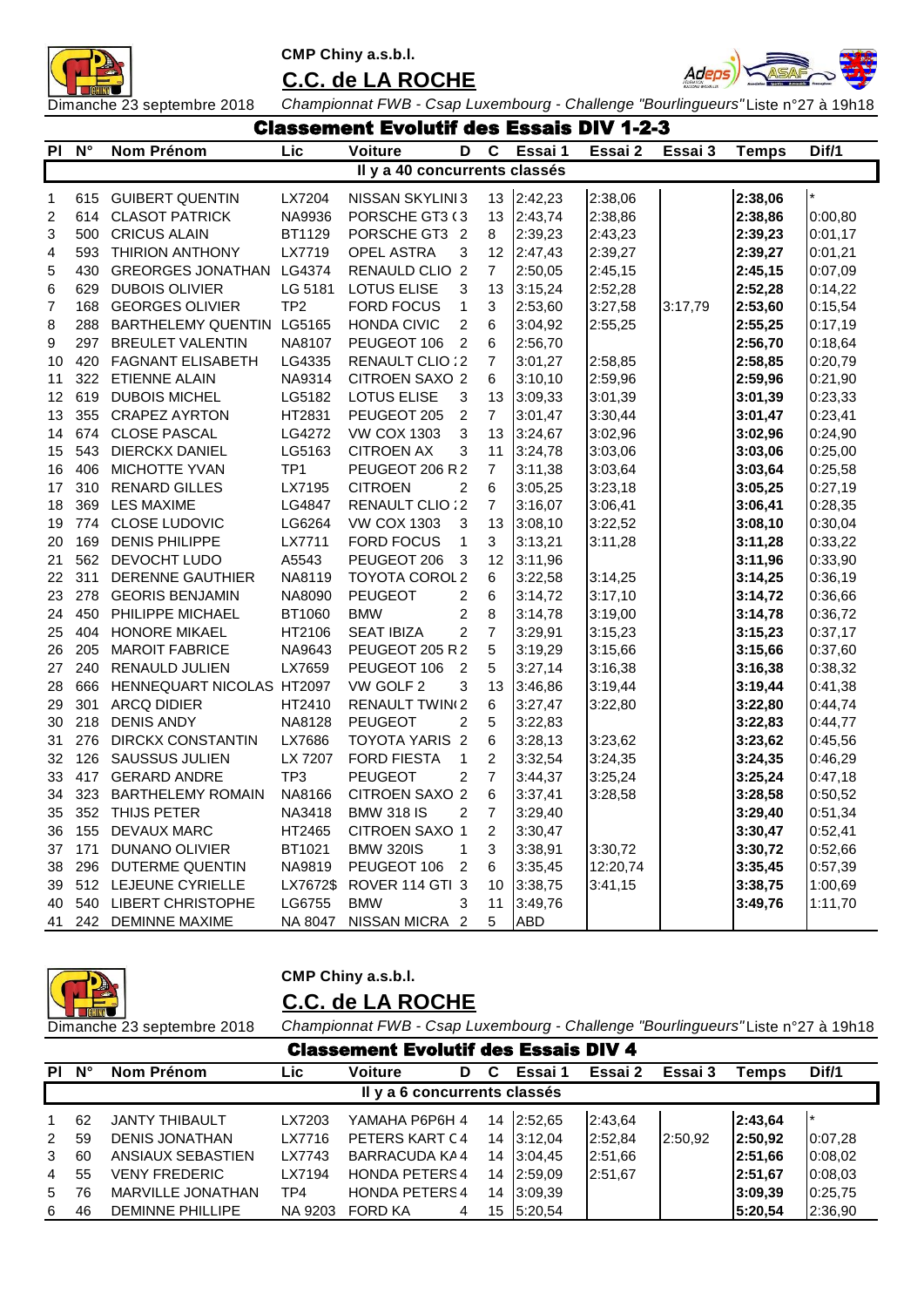



**C.C. de LA ROCHE**

Dimanche 23 septembre 2018 *Championnat FWB - Csap Luxembourg - Challenge "Bourlingueurs"* Liste n°27 à 19h18

|                         | <b>Temps de la Montée N° 1 DIV 1-2-3 :</b><br>Tri par temps<br>Lic<br><b>Voiture</b><br>D C Ecurie<br>Dif/1<br>N°<br>Nom Prénom<br><b>Temps</b><br><b>Vitesse</b> |                              |                 |                               |                |                |                     |            |         |             |  |  |  |  |
|-------------------------|-------------------------------------------------------------------------------------------------------------------------------------------------------------------|------------------------------|-----------------|-------------------------------|----------------|----------------|---------------------|------------|---------|-------------|--|--|--|--|
| <b>PI</b>               |                                                                                                                                                                   |                              |                 |                               |                |                |                     |            |         |             |  |  |  |  |
|                         |                                                                                                                                                                   |                              |                 | Il y a 38 concurrents classés |                |                |                     |            |         |             |  |  |  |  |
| 1                       |                                                                                                                                                                   | 593 THIRION ANTHONY          | LX7719          | <b>OPEL ASTRA</b>             | 3              |                | 12 MCHS             | 2:37,67    | $\star$ | 126,72 km/h |  |  |  |  |
| $\overline{\mathbf{c}}$ |                                                                                                                                                                   | 500 CRICUS ALAIN             | BT1129          | PORSCHE GT3                   | 2              | 8              | Ice pol Racing Team | 2:40,75    | 0:03,08 | 124,29 km/h |  |  |  |  |
| 3                       |                                                                                                                                                                   | 430 GREORGES JONATHAN LG4374 |                 | <b>RENAULD CLIO</b>           | 2              | $\overline{7}$ | <b>EBRT</b>         | 2:41,77    | 0:04,10 | 123,51 km/h |  |  |  |  |
| 4                       |                                                                                                                                                                   | 614 CLAJOT PATRICK           | NA9936          | PORSCHE GT3 CUP3              |                |                | 13 Bayard           | 2:43,59    | 0:05,92 | 122,13 km/h |  |  |  |  |
| 5                       | 629                                                                                                                                                               | <b>DUBOIS OLIVIER</b>        | LG 5181         | <b>LOTUS ELISE</b>            | 3              |                | 13 EBV              | 2:48,10    | 0:10,43 | 118,86 km/h |  |  |  |  |
| 6                       |                                                                                                                                                                   | 615 GUIBERT QUENTIN          | LX7204          | NISSAN SKYLINE                | 3              |                | 13 Gaume R.C.       | 2:48,91    | 0:11,24 | 118,29 km/h |  |  |  |  |
| 7                       | 288                                                                                                                                                               | BARTHELEMY QUENTIN LG5165    |                 | <b>HONDA CIVIC</b>            | 2              | 6              | EBV                 | 2:54,04    | 0:16,37 | 114,8 km/h  |  |  |  |  |
| 8                       | 619                                                                                                                                                               | <b>DUBOIS MICHEL</b>         | LG5182          | <b>LOTUS ELISE</b>            | 3              |                | 13 EBV              | 2:55,34    | 0:17,67 | 113,95 km/h |  |  |  |  |
| 9                       | 420                                                                                                                                                               | <b>FAGNANT ELISABETH</b>     | LG4335          | RENAULT CLIO 2                | 2              |                | 7 EBRT              | 2:55,91    | 0:18,24 | 113,58 km/h |  |  |  |  |
| 10                      | 406                                                                                                                                                               | MICHOTTE YVAN                | TP <sub>1</sub> | PEUGEOT 206 RC                | $\overline{c}$ | 7/             |                     | 2:56,76    | 0:19,09 | 113,03 km/h |  |  |  |  |
| 11                      | 674                                                                                                                                                               | <b>CLOSE PASCAL</b>          | LG4272          | <b>VW COX 1303</b>            | 3              |                | 13 CAN-HAM          | 2:57,39    | 0:19,72 | 112,63 km/h |  |  |  |  |
| 12                      | 355                                                                                                                                                               | <b>CRAPEZ AYRTON</b>         | HT2831          | PEUGEOT 205                   | $\overline{c}$ | $\overline{7}$ | <b>RAC</b>          | 2:59,32    | 0:21,65 | 111,42 km/h |  |  |  |  |
| 13                      | 322                                                                                                                                                               | <b>ETIENNE ALAIN</b>         | NA9314          | <b>CITROEN SAXO</b>           | $\overline{2}$ | 6              | <b>BAYARD</b>       | 3:00,80    | 0:23,13 | 110,51 km/h |  |  |  |  |
| 14                      | 543                                                                                                                                                               | <b>DIERCKX DANIEL</b>        | LG5163          | <b>CITROEN AX</b>             | 3              |                | 11 EBV              | 3:01,80    | 0:24,13 | 109,9 km/h  |  |  |  |  |
| 15                      | 369                                                                                                                                                               | <b>LES MAXIME</b>            | LG4847          | <b>RENAULT CLIO 2</b>         | $\overline{c}$ | $\overline{7}$ | <b>HESBAYE</b>      | 3:03,73    | 0:26,06 | 108,75 km/h |  |  |  |  |
| 16                      | 310                                                                                                                                                               | <b>RENARD GILLES</b>         | LX7195          | <b>CITROEN</b>                | $\overline{2}$ | 6              | <b>LISKIRON</b>     | 3:04,49    | 0:26,82 | 108,3 km/h  |  |  |  |  |
| 17                      | 169                                                                                                                                                               | <b>DENIS PHILIPPE</b>        | LX7711          | <b>FORD FOCUS</b>             | 1              | 3              | <b>MCHS</b>         | 3:05,90    | 0:28,23 | 107,48 km/h |  |  |  |  |
| 18                      | 774                                                                                                                                                               | <b>CLOSE LUDOVIC</b>         | LG6264          | <b>VW COX 1303</b>            | 3              |                | 13 CAN-HAM          | 3:08,69    | 0:31,02 | 105,89 km/h |  |  |  |  |
| 19                      | 562                                                                                                                                                               | DEVOCHT LUDO                 | A5543           | PEUGEOT 206                   | 3              |                | 12 OTRT             | 3:10,29    | 0:32,62 | 105 km/h    |  |  |  |  |
| 20                      | 404                                                                                                                                                               | <b>HONORE MIKAEL</b>         | HT2106          | <b>SEAT IBIZA</b>             | 2              | $\overline{7}$ | EAC                 | 3:11,56    | 0:33,89 | 104,3 km/h  |  |  |  |  |
| 21                      | 168                                                                                                                                                               | <b>GEORGES OLIVIER</b>       | TP <sub>2</sub> | <b>FORD FOCUS</b>             | 1              | 3              | $\prime$            | 3:11,57    | 0:33,90 | 104,3 km/h  |  |  |  |  |
| 22                      | 218                                                                                                                                                               | <b>DENIS ANDY</b>            | NA8128          | <b>PEUGEOT</b>                | 2              | 5              | <b>NRC</b>          | 3:11,97    | 0:34,30 | 104,08 km/h |  |  |  |  |
| 23                      | 311                                                                                                                                                               | <b>DERENNE GAUTHIER</b>      | NA8119          | TOYOTA COROLLA 2              |                | 6              | <b>NRC</b>          | 3:12,11    | 0:34,44 | 104 km/h    |  |  |  |  |
| 24                      | 205                                                                                                                                                               | <b>MAROIT FABRICE</b>        | NA9643          | PEUGEOT 205 RALL 2            |                | 5              | <b>NRC</b>          | 3:16,29    | 0:38,62 | 101,79 km/h |  |  |  |  |
| 25                      | 450                                                                                                                                                               | PHILIPPE MICHAEL             | BT1060          | <b>BMW</b>                    | 2              | 8              | <b>AZUR</b>         | 3:17,13    | 0:39,46 | 101,35 km/h |  |  |  |  |
| 26                      | 352                                                                                                                                                               | THIJS PETER                  | NA3418          | <b>BMW 318 IS</b>             | $\overline{c}$ | $\overline{7}$ | R.T. Titanic        | 3:17,68    | 0:40,01 | 101,07 km/h |  |  |  |  |
| 27                      | 155                                                                                                                                                               | <b>DEVAUX MARC</b>           | HT2465          | <b>CITROEN SAXO</b>           | $\mathbf{1}$   | $\overline{c}$ | <b>BMC</b>          | 3:19,93    | 0:42,26 | 99,93 km/h  |  |  |  |  |
| 28                      | 240                                                                                                                                                               | <b>RENAULD JULIEN</b>        | LX7659          | PEUGEOT 106                   | 2              | 5              | C.M.P Chiny         | 3:19,96    | 0:42,29 | 99,92 km/h  |  |  |  |  |
| 29                      | 666                                                                                                                                                               | HENNEQUART NICOLAS HT2097    |                 | VW GOLF 2                     | 3              |                | 13 EAC              | 3:20,26    | 0:42,59 | 99,77 km/h  |  |  |  |  |
| 30                      | 417                                                                                                                                                               | <b>GERARD ANDRE</b>          | TP3             | <b>PEUGEOT</b>                | 2              | $\overline{7}$ | $\sqrt{ }$          | 3:21,27    | 0:43,60 | 99,27 km/h  |  |  |  |  |
| 31                      | 276                                                                                                                                                               | <b>DIRCKX CONSTANTIN</b>     | LX7686          | <b>TOYOTA YARIS</b>           | 2              | 6              | C.M.P Chiny         | 3:21,57    | 0:43,90 | 99,12 km/h  |  |  |  |  |
| 32                      | 301                                                                                                                                                               | <b>ARCQ DIDIER</b>           | HT2410          | <b>RENAULT TWINGO 2</b>       |                | 6              | <b>BAC</b>          | 3:24,57    | 0:46,90 | 97,67 km/h  |  |  |  |  |
| 33                      | 171                                                                                                                                                               | <b>DUNANO OLIVIER</b>        | BT1021          | <b>BMW 320IS</b>              | 1              | 3              | <b>AZUR</b>         | 3:27,79    | 0:50,12 | 96,15 km/h  |  |  |  |  |
| 34                      | 323                                                                                                                                                               | <b>BARTHELEMY ROMAIN</b>     | NA8166          | CITROEN SAXO                  | 2              | 6              | <b>BAYARD</b>       | 3:27,82    | 0:50,15 | 96,14 km/h  |  |  |  |  |
| 35                      | 126                                                                                                                                                               | SAUSSUS JULIEN               | LX 7207         | <b>FORD FIESTA</b>            | $\mathbf{1}$   | $\overline{2}$ | C.M.P Chiny         | 3:28,97    | 0:51,30 | 95,61 km/h  |  |  |  |  |
| 36                      | 278                                                                                                                                                               | <b>GEORIS BENJAMIN</b>       | NA8090          | <b>PEUGEOT</b>                | 2              | 6              | <b>BAYARD</b>       | 3:30,24    | 0:52,57 | 95,03 km/h  |  |  |  |  |
| 37                      | 512                                                                                                                                                               | LEJEUNE CYRIELLE             | LX7672\$        | ROVER 114 GTI                 | 3              |                | 10 C.M.P Chiny      | 3:32,72    | 0:55,05 | 93,93 km/h  |  |  |  |  |
| 38                      | 296                                                                                                                                                               | <b>DUTERME QUENTIN</b>       | NA9819          | PEUGEOT 106                   | 2              | 6              | Bayard              | 4:37,82    | 2:00,15 | 71,92 km/h  |  |  |  |  |
| 39                      | 297                                                                                                                                                               | <b>BREULET VALENTIN</b>      | NA8107          | PEUGEOT 106                   | $\overline{2}$ | 6              | <b>NEW RACING</b>   | <b>ABD</b> |         |             |  |  |  |  |



**CMP Chiny a.s.b.l.**

# **C.C. de LA ROCHE**

Dimanche 23 septembre 2018 *Championnat FWB - Csap Luxembourg - Challenge "Bourlingueurs"* Liste n°27 à 19h18

|           | <b>Temps de la Montée N° 1 DIV 4 : Tri par temps</b> |                         |         |                              |  |          |                 |         |                |                |  |  |  |  |
|-----------|------------------------------------------------------|-------------------------|---------|------------------------------|--|----------|-----------------|---------|----------------|----------------|--|--|--|--|
|           | PI N°                                                | Nom Prénom              | Lic.    | <b>Voiture</b>               |  |          | D C Ecurie      | Temps   | Dif/1          | <b>Vitesse</b> |  |  |  |  |
|           |                                                      |                         |         | Il y a 6 concurrents classés |  |          |                 |         |                |                |  |  |  |  |
| $1 \quad$ | 62                                                   | <b>JANTY THIBAULT</b>   | LX7203  | ҮАМАНА Р6Р6Н                 |  |          | 4 14 Gaume R.C. | 2:41,74 | $\mathbf{I}$ * | 123,53 km/h    |  |  |  |  |
|           | 2 59                                                 | <b>DENIS JONATHAN</b>   | LX7716  | PETERS KART CRO 4            |  |          | 14 MCHS         | 2:45.35 | 10:03.61       | 120,83 km/h    |  |  |  |  |
|           | 3 60                                                 | ANSIAUX SEBASTIEN       | LX7743  | BARRACUDA KART 4             |  |          | 14 MCHS         | 2:49.34 | 0:07.60        | 117,99 km/h    |  |  |  |  |
| 4         | -55                                                  | <b>VENY FREDERIC</b>    | LX7194  | <b>HONDA PETERS</b>          |  |          | 4 14 LISKIRON   | 2:54.25 | 10:12.51       | 114,66 km/h    |  |  |  |  |
|           | 5 76                                                 | MARVILLE JONATHAN       | TP4     | <b>HONDA PETERS</b>          |  | $4 \t14$ |                 | 3:06.05 | 10:24.31       | 107,39 km/h    |  |  |  |  |
| 6         | 46                                                   | <b>DEMINNE PHILLIPE</b> | NA 9203 | <b>FORD KA</b>               |  |          | 4 15 NRC        | 3:40.89 | [0:59, 15]     | 90.45 km/h     |  |  |  |  |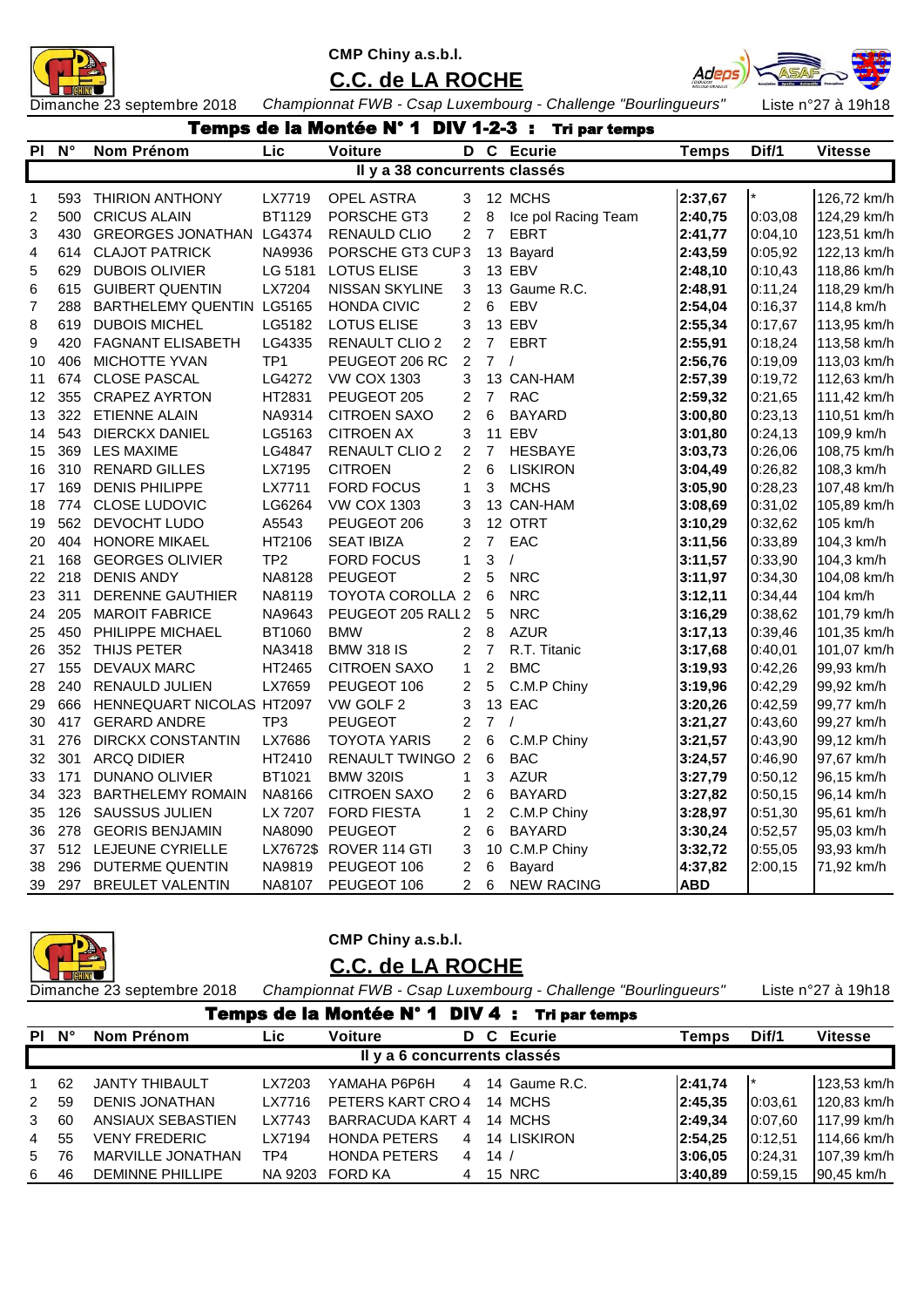

**C.C. de LA ROCHE**



|    | Classement Général Evolutif après la Montée Officielle N° 1 DIV 1-2-3<br>D<br>C<br>Essai 1 Essai 2 Essai 3 OFF 1 OFF 2<br>Ν° |                                |                 |                         |                         |            |                               |         |            |  |                  |         |                |  |
|----|------------------------------------------------------------------------------------------------------------------------------|--------------------------------|-----------------|-------------------------|-------------------------|------------|-------------------------------|---------|------------|--|------------------|---------|----------------|--|
| PI |                                                                                                                              | Nom Prénom                     | Lic             |                         |                         |            |                               |         |            |  | OFF <sub>3</sub> | T. TOT  | Dif/1          |  |
|    |                                                                                                                              |                                |                 |                         |                         |            | Il y a 38 concurrents classés |         |            |  |                  |         |                |  |
| 1  |                                                                                                                              | 593 THIRION ANTHONY            | LX7719          | 3                       | 12                      | 2:47,43    | 2:39,27                       |         | 2:37,67    |  |                  | 2:37,67 | $\mathsf{I}^*$ |  |
| 2  |                                                                                                                              | 500 CRICUS ALAIN               | BT1129          | 2                       | 8                       | 2:39,23    | 2:43,23                       |         | 2:40,75    |  |                  | 2:40,75 | 0:03,08        |  |
| 3  |                                                                                                                              | 430 GREORGES JONATHAN LG4374   |                 | 2                       | $\overline{7}$          | 2:50,05    | 2:45,15                       |         | 2:41,77    |  |                  | 2:41,77 | 0:04,10        |  |
| 4  |                                                                                                                              | 614 CLAJOT PATRICK             | NA9936          | 3                       | 13                      | 2:43,74    | 2:38,86                       |         | 2:43,59    |  |                  | 2:43,59 | 0:05,92        |  |
| 5  |                                                                                                                              | 629 DUBOIS OLIVIER             | LG 5181         | $\mathbf{3}$            | 13                      | 3:15,24    | 2:52,28                       |         | 2:48,10    |  |                  | 2:48,10 | 0:10,43        |  |
| 6  |                                                                                                                              | 615 GUIBERT QUENTIN            | LX7204          | 3                       | 13                      | 2:42,23    | 2:38,06                       |         | 2:48,91    |  |                  | 2:48,91 | 0:11,24        |  |
| 7  |                                                                                                                              | 288 BARTHELEMY QUENTIN LG5165  |                 | $\overline{c}$          | 6                       | 3:04,92    | 2:55,25                       |         | 2:54,04    |  |                  | 2:54,04 | 0:16,37        |  |
| 8  |                                                                                                                              | 619 DUBOIS MICHEL              | LG5182          | 3                       | 13                      | 3:09,33    | 3:01,39                       |         | 2:55,34    |  |                  | 2:55,34 | 0:17,67        |  |
| 9  |                                                                                                                              | 420 FAGNANT ELISABETH          | LG4335\$        | $\overline{2}$          | $\overline{7}$          | 3:01,27    | 2:58,85                       |         | 2:55,91    |  |                  | 2:55,91 | 0:18,24        |  |
| 10 |                                                                                                                              | 406 MICHOTTE YVAN              | TP <sub>1</sub> | $\overline{\mathbf{c}}$ | $\overline{7}$          | 3:11,38    | 3:03,64                       |         | 2:56,76    |  |                  | 2:56,76 | 0:19,09        |  |
| 11 |                                                                                                                              | 674 CLOSE PASCAL               | LG4272          | 3                       | 13                      | 3:24,67    | 3:02,96                       |         | 2:57,39    |  |                  | 2:57,39 | 0:19,72        |  |
| 12 |                                                                                                                              | 355 CRAPEZ AYRTON              | HT2831          | $\overline{\mathbf{c}}$ | $\overline{7}$          | 3:01,47    | 3:30,44                       |         | 2:59,32    |  |                  | 2:59,32 | 0:21,65        |  |
| 13 |                                                                                                                              | 322 ETIENNE ALAIN              | NA9314          | $\sqrt{2}$              | 6                       | 3:10,10    | 2:59,96                       |         | 3:00,80    |  |                  | 3:00,80 | 0:23,13        |  |
| 14 |                                                                                                                              | 543 DIERCKX DANIEL             | LG5163          | $\mathbf{3}$            | 11                      | 3:24,78    | 3:03,06                       |         | 3:01,80    |  |                  | 3:01,80 | 0:24,13        |  |
| 15 |                                                                                                                              | 369 LES MAXIME                 | LG4847          | $\overline{2}$          | $\overline{7}$          | 3:16,07    | 3:06,41                       |         | 3:03,73    |  |                  | 3:03,73 | 0:26,06        |  |
| 16 |                                                                                                                              | 310 RENARD GILLES              | LX7195          | $\overline{2}$          | 6                       | 3:05,25    | 3:23,18                       |         | 3:04,49    |  |                  | 3:04,49 | 0:26,82        |  |
| 17 |                                                                                                                              | 169 DENIS PHILIPPE             | LX7711          | $\mathbf{1}$            | 3                       | 3:13,21    | 3:11,28                       |         | 3:05,90    |  |                  | 3:05,90 | 0:28,23        |  |
| 18 |                                                                                                                              | 774 CLOSE LUDOVIC              | LG6264          | 3                       | 13                      | 3:08,10    | 3:22,52                       |         | 3:08,69    |  |                  | 3:08,69 | 0:31,02        |  |
| 19 |                                                                                                                              | 562 DEVOCHT LUDO               | A5543           | 3                       | 12                      | 3:11,96    |                               |         | 3:10,29    |  |                  | 3:10,29 | 0:32,62        |  |
| 20 |                                                                                                                              | 404 HONORE MIKAEL              | HT2106          | $\overline{c}$          | $\overline{7}$          | 3:29,91    | 3:15,23                       |         | 3:11,56    |  |                  | 3:11,56 | 0:33,89        |  |
| 21 |                                                                                                                              | 168 GEORGES OLIVIER            | TP <sub>2</sub> | 1                       | 3                       | 2:53,60    | 3:27,58                       | 3:17,79 | 3:11,57    |  |                  | 3:11,57 | 0:33,90        |  |
| 22 |                                                                                                                              | 218 DENIS ANDY                 | NA8128          | 2                       | 5                       | 3:22,83    |                               |         | 3:11,97    |  |                  | 3:11,97 | 0:34,30        |  |
| 23 |                                                                                                                              | 311 DERENNE GAUTHIER           | NA8119          | $\overline{\mathbf{c}}$ | 6                       | 3:22,58    | 3:14,25                       |         | 3:12,11    |  |                  | 3:12,11 | 0:34,44        |  |
| 24 |                                                                                                                              | 205 MAROIT FABRICE             | NA9643          | $\sqrt{2}$              | 5                       | 3:19,29    | 3:15,66                       |         | 3:16,29    |  |                  | 3:16,29 | 0:38,62        |  |
| 25 |                                                                                                                              | 450 PHILIPPE MICHAEL           | BT1060          | $\boldsymbol{2}$        | 8                       | 3:14,78    | 3:19,00                       |         | 3:17,13    |  |                  | 3:17,13 | 0:39,46        |  |
| 26 |                                                                                                                              | 352 THIJS PETER                | NA3418          | $\overline{c}$          | $\overline{\mathbf{7}}$ | 3:29,40    |                               |         | 3:17,68    |  |                  | 3:17,68 | 0:40,01        |  |
| 27 |                                                                                                                              | 155 DEVAUX MARC                | HT2465          | $\mathbf{1}$            | $\overline{c}$          | 3:30,47    |                               |         | 3:19,93    |  |                  | 3:19,93 | 0:42,26        |  |
| 28 |                                                                                                                              | 240 RENAULD JULIEN             | LX7659          | $\overline{\mathbf{c}}$ | 5                       | 3:27,14    | 3:16,38                       |         | 3:19,96    |  |                  | 3:19,96 | 0:42,29        |  |
| 29 |                                                                                                                              | 666 HENNEQUART NICOLA ! HT2097 |                 | 3                       | 13                      | 3:46,86    | 3:19,44                       |         | 3:20,26    |  |                  | 3:20,26 | 0:42,59        |  |
| 30 |                                                                                                                              | 417 GERARD ANDRE               | TP <sub>3</sub> | $\overline{\mathbf{c}}$ | $\overline{7}$          | 3:44,37    | 3:25,24                       |         | 3:21,27    |  |                  | 3:21,27 | 0:43,60        |  |
| 31 |                                                                                                                              | 276 DIRCKX CONSTANTIN          | LX7686          | $\overline{c}$          | 6                       | 3:28,13    | 3:23,62                       |         | 3:21,57    |  |                  | 3:21,57 | 0:43,90        |  |
| 32 |                                                                                                                              | 301 ARCQ DIDIER                | HT2410          | $\overline{c}$          | 6                       | 3:27,47    | 3:22,80                       |         | 3:24,57    |  |                  | 3:24,57 | 0:46,90        |  |
| 33 |                                                                                                                              | 171 DUNANO OLIVIER             | BT1021          | $\mathbf{1}$            | 3                       | 3:38,91    | 3:30,72                       |         | 3:27,79    |  |                  | 3:27,79 | 0:50,12        |  |
| 34 |                                                                                                                              | 323 BARTHELEMY ROMAIN NA8166   |                 | $\overline{c}$          | 6                       | 3:37,41    | 3:28,58                       |         | 3:27,82    |  |                  | 3:27,82 | 0:50,15        |  |
| 35 |                                                                                                                              | 126 SAUSSUS JULIEN             | LX 7207         | 1                       | 2                       | 3:32,54    | 3:24,35                       |         | 3:28,97    |  |                  | 3:28,97 | 0:51,30        |  |
| 36 |                                                                                                                              | 278 GEORIS BENJAMIN            | NA8090          | $\overline{2}$          | 6                       | 3:14,72    | 3:17,10                       |         | 3:30,24    |  |                  | 3:30,24 | 0:52,57        |  |
| 37 |                                                                                                                              | 512 LEJEUNE CYRIELLE           | LX7672\$        | $\mathbf{3}$            | 10                      | 3:38,75    | 3:41,15                       |         | 3:32,72    |  |                  | 3:32,72 | 0:55,05        |  |
| 38 |                                                                                                                              | 296 DUTERME QUENTIN            | NA9819          | $\overline{c}$          | 6                       | 3:35,45    | 12:20,74                      |         | 4:37,82    |  |                  | 4:37,82 | 2:00,15        |  |
| 39 |                                                                                                                              | 242 DEMINNE MAXIME             | NA 8047         | $\overline{c}$          | 5                       | <b>ABD</b> |                               |         |            |  |                  |         |                |  |
| 40 |                                                                                                                              | 297 BREULET VALENTIN           | NA8107          | $\overline{2}$          | 6                       | 2:56,70    |                               |         | <b>ABD</b> |  |                  |         |                |  |
| 41 |                                                                                                                              | 540 LIBERT CHRISTOPHE          | LG6755          | 3                       | 11                      | 3:49,76    |                               |         |            |  |                  |         |                |  |

|                |                                                                   |                            | CMP Chiny a.s.b.l.                                            |   |    |                |                               |         |         |                  |                  |                    |          |
|----------------|-------------------------------------------------------------------|----------------------------|---------------------------------------------------------------|---|----|----------------|-------------------------------|---------|---------|------------------|------------------|--------------------|----------|
|                |                                                                   |                            | <b>C.C. de LA ROCHE</b>                                       |   |    |                |                               |         |         |                  |                  |                    |          |
|                |                                                                   | Dimanche 23 septembre 2018 | Championnat FWB - Csap Luxembourg - Challenge "Bourlingueurs" |   |    |                |                               |         |         |                  |                  | Liste n°27 à 19h18 |          |
|                | Classement Général Evolutif après la Montée Officielle N° 1 DIV 4 |                            |                                                               |   |    |                |                               |         |         |                  |                  |                    |          |
| <b>PI</b>      | N°                                                                | Nom Prénom                 | Lic                                                           | D | C  |                | Essai 1 Essai 2 Essai 3 OFF 1 |         |         | OFF <sub>2</sub> | OFF <sub>3</sub> | T. TOT             | Dif/1    |
|                |                                                                   |                            |                                                               |   |    |                | Il y a 6 concurrents classés  |         |         |                  |                  |                    |          |
| 1              | 62                                                                | <b>JANTY THIBAULT</b>      | LX7203                                                        | 4 | 14 | 2:52.65        | 2:43.64                       |         | 2:41,74 |                  |                  | 2:41,74            |          |
| 2              | 59                                                                | <b>DENIS JONATHAN</b>      | LX7716                                                        | 4 | 14 | 3:12.04        | 2:52.84                       | 2:50.92 | 2:45,35 |                  |                  | 2:45.35            | 0:03.61  |
| 3              | 60                                                                | ANSIAUX SEBASTIEN          | LX7743                                                        | 4 | 14 | 3:04.45        | 2:51.66                       |         | 2:49,34 |                  |                  | 2:49.34            | 0:07.60  |
| $\overline{4}$ | 55                                                                | <b>VENY FREDERIC</b>       | LX7194                                                        | 4 | 14 | <b>2:59.09</b> | 2:51.67                       |         | 2:54,25 |                  |                  | 2:54.25            | 10:12.51 |
| 5              | 76                                                                | <b>MARVILLE JONATHAN</b>   | TP4                                                           | 4 | 14 | 3:09.39        |                               |         | 3:06.05 |                  |                  | 3:06.05            | 0:24.31  |
| 6              | 46                                                                | <b>DEMINNE PHILLIPE</b>    | NA 9203                                                       | 4 | 15 | 5:20.54        |                               |         | 3:40.89 |                  |                  | 3:40.89            | 0:59.15  |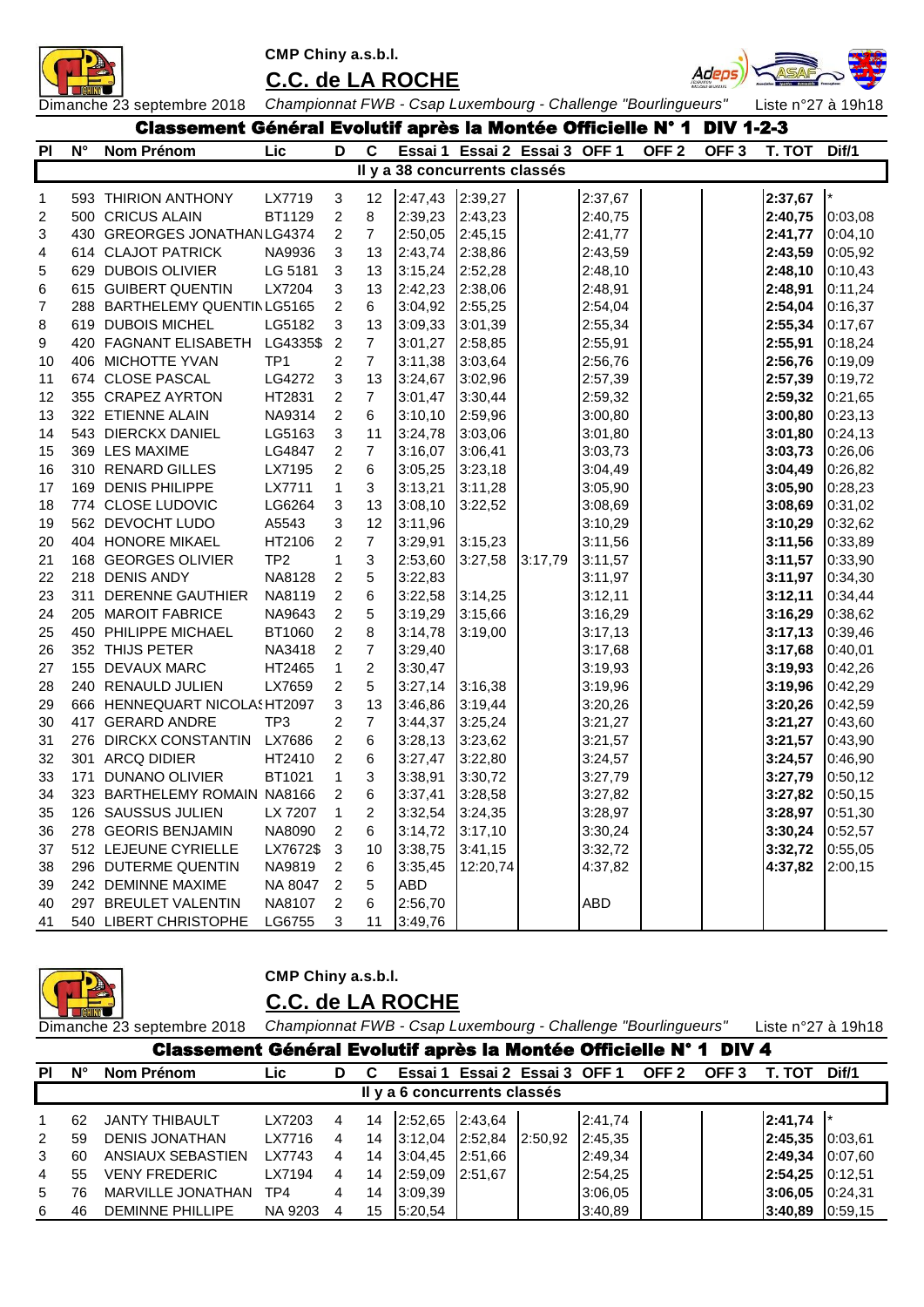



**C.C. de LA ROCHE**

Dimanche 23 septembre 2018 *Championnat FWB - Csap Luxembourg - Challenge "Bourlingueurs"* Liste n°27 à 19h18

|                | <b>Classement Général DIV 1 2 3</b> |                          |                     |                |                               |                |                         |                     |              |         |                |  |  |  |
|----------------|-------------------------------------|--------------------------|---------------------|----------------|-------------------------------|----------------|-------------------------|---------------------|--------------|---------|----------------|--|--|--|
| <b>PI</b>      | $N^{\circ}$                         | Nom Prénom               | Lic                 | <b>Typ</b>     | <b>Voiture</b>                | D              | $\overline{\mathbf{c}}$ | <b>Ecurie</b>       | <b>Temps</b> | Dif/1   | <b>Vitesse</b> |  |  |  |
|                |                                     |                          |                     |                | Il y a 38 concurrents classés |                |                         |                     |              |         |                |  |  |  |
| 1              | 593                                 | <b>THIRION ANTHONY</b>   | LX7719              | A <sub>3</sub> | <b>OPEL ASTRA</b>             | 3              |                         | 12 MCHS             | 2:37,67      |         | 126,72 km/h    |  |  |  |
| $\overline{c}$ | 500                                 | <b>CRICUS ALAIN</b>      | BT1129              | A <sub>3</sub> | PORSCHE GT3                   | $\overline{c}$ | 8                       | Ice pol Racing Team | 2:40,75      | 0:03,08 | 124,29 km/h    |  |  |  |
| 3              | 430                                 | GREORGES JONATHA LG4374  |                     | A <sub>3</sub> | RENAULD CLIO                  | $\overline{c}$ | $\overline{7}$          | <b>EBRT</b>         | 2:41,77      | 0:04,10 | 123,51 km/h    |  |  |  |
| 4              | 614                                 | <b>CLAJOT PATRICK</b>    | NA9936 A3           |                | PORSCHE GT3 CUI3              |                | 13                      | Bayard              | 2:43,59      | 0:05,92 | 122,13 km/h    |  |  |  |
| 5              | 629                                 | <b>DUBOIS OLIVIER</b>    | LG 5181 A1          |                | <b>LOTUS ELISE</b>            | 3              | 13                      | EBV                 | 2:48,10      | 0:10,43 | 118,86 km/h    |  |  |  |
| 6              | 615                                 | <b>GUIBERT QUENTIN</b>   | LX7204              | A <sub>3</sub> | NISSAN SKYLINE                | 3              | 13                      | Gaume R.C.          | 2:48,91      | 0:11,24 | 118,29 km/h    |  |  |  |
| $\overline{7}$ | 288                                 | BARTHELEMY QUENTILG5165  |                     | A <sub>3</sub> | <b>HONDA CIVIC</b>            | $\overline{2}$ | 6                       | EBV                 | 2:54,04      | 0:16,37 | 114,8 km/h     |  |  |  |
| 8              | 619                                 | <b>DUBOIS MICHEL</b>     | LG5182              | A <sub>1</sub> | <b>LOTUS ELISE</b>            | 3              | 13                      | EBV                 | 2:55,34      | 0:17,67 | 113,95 km/h    |  |  |  |
| 9              | 420                                 | FAGNANT ELISABETH LG4335 |                     | A3             | RENAULT CLIO 2                | $\overline{c}$ | $\overline{7}$          | <b>EBRT</b>         | 2:55,91      | 0:18,24 | 113,58 km/h    |  |  |  |
| 10             | 406                                 | <b>MICHOTTE YVAN</b>     | TP <sub>1</sub>     | A4             | PEUGEOT 206 RC 2              |                | $\overline{7}$          | $\prime$            | 2:56,76      | 0:19,09 | 113,03 km/h    |  |  |  |
| 11             | 674                                 | <b>CLOSE PASCAL</b>      | LG4272              | A <sub>3</sub> | <b>VW COX 1303</b>            | 3              | 13                      | CAN-HAM             | 2:57,39      | 0:19,72 | 112,63 km/h    |  |  |  |
| 12             | 355                                 | <b>CRAPEZ AYRTON</b>     | HT2831              | A <sub>3</sub> | PEUGEOT 205                   | 2              | $\overline{7}$          | <b>RAC</b>          | 2:59,32      | 0:21,65 | 111,42 km/h    |  |  |  |
| 13             | 322                                 | <b>ETIENNE ALAIN</b>     | NA9314              | A3             | <b>CITROEN SAXO</b>           | $\overline{c}$ | 6                       | <b>BAYARD</b>       | 3:00,80      | 0:23,13 | 110,51 km/h    |  |  |  |
| 14             | 543                                 | <b>DIERCKX DANIEL</b>    | LG5163              | A <sub>3</sub> | <b>CITROEN AX</b>             | 3              | 11                      | <b>EBV</b>          | 3:01,80      | 0:24,13 | 109,9 km/h     |  |  |  |
| 15             | 369                                 | <b>LES MAXIME</b>        | LG4847              | A4             | RENAULT CLIO 2                | $\overline{c}$ | 7                       | <b>HESBAYE</b>      | 3:03,73      | 0:26,06 | 108,75 km/h    |  |  |  |
| 16             | 310                                 | <b>RENARD GILLES</b>     | LX7195              | A4             | <b>CITROEN</b>                | $\overline{c}$ | 6                       | <b>LISKIRON</b>     | 3:04,49      | 0:26,82 | 108,3 km/h     |  |  |  |
| 17             | 169                                 | <b>DENIS PHILIPPE</b>    | LX7711              | A <sub>3</sub> | <b>FORD FOCUS</b>             | 1              | 3                       | <b>MCHS</b>         | 3:05,90      | 0:28,23 | 107,48 km/h    |  |  |  |
| 18             | 774                                 | <b>CLOSE LUDOVIC</b>     | LG6264              | A <sub>3</sub> | <b>VW COX 1303</b>            | 3              | 13                      | CAN-HAM             | 3:08,69      | 0:31,02 | 105,89 km/h    |  |  |  |
| 19             | 562                                 | DEVOCHT LUDO             | A5543               | A <sub>3</sub> | PEUGEOT 206                   | 3              | 12                      | <b>OTRT</b>         | 3:10,29      | 0:32,62 | 105 km/h       |  |  |  |
| 20             | 404                                 | <b>HONORE MIKAEL</b>     | HT2106              | A3             | <b>SEAT IBIZA</b>             | $\overline{c}$ | $\overline{7}$          | EAC                 | 3:11,56      | 0:33,89 | 104,3 km/h     |  |  |  |
| 21             | 168                                 | <b>GEORGES OLIVIER</b>   | TP <sub>2</sub>     | A <sub>4</sub> | <b>FORD FOCUS</b>             | $\mathbf{1}$   | 3                       | $\prime$            | 3:11,57      | 0:33,90 | 104,3 km/h     |  |  |  |
| 22             | 218                                 | <b>DENIS ANDY</b>        | NA8128              | B              | <b>PEUGEOT</b>                | $\overline{2}$ | 5                       | <b>NRC</b>          | 3:11,97      | 0:34,30 | 104,08 km/h    |  |  |  |
| 23             | 311                                 | DERENNE GAUTHIER NA8119  |                     | A <sub>3</sub> | <b>TOYOTA COROLLA 2</b>       |                | $\,6$                   | <b>NRC</b>          | 3:12,11      | 0:34,44 | 104 km/h       |  |  |  |
| 24             | 205                                 | <b>MAROIT FABRICE</b>    | NA9643              | A <sub>3</sub> | PEUGEOT 205 RAL 2             |                | 5                       | <b>NRC</b>          | 3:16,29      | 0:38,62 | 101,79 km/h    |  |  |  |
| 25             | 450                                 | PHILIPPE MICHAEL         | BT1060              | A <sub>3</sub> | <b>BMW</b>                    | 2              | 8                       | <b>AZUR</b>         | 3:17,13      | 0:39,46 | 101,35 km/h    |  |  |  |
| 26             | 352                                 | THIJS PETER              | NA3418              | A <sub>3</sub> | <b>BMW 318 IS</b>             | 2              | $\overline{7}$          | R.T. Titanic        | 3:17,68      | 0:40,01 | 101,07 km/h    |  |  |  |
| 27             | 155                                 | <b>DEVAUX MARC</b>       | HT2465              | A3             | <b>CITROEN SAXO</b>           | $\mathbf{1}$   | $\overline{2}$          | <b>BMC</b>          | 3:19,93      | 0:42,26 | 99,93 km/h     |  |  |  |
| 28             | 240                                 | <b>RENAULD JULIEN</b>    | LX7659              | A4             | PEUGEOT 106                   | $\overline{c}$ | 5                       | C.M.P Chiny         | 3:19,96      | 0:42,29 | 99,92 km/h     |  |  |  |
| 29             | 666                                 | HENNEQUART NICOL/HT2097  |                     | A <sub>3</sub> | VW GOLF 2                     | 3              | 13                      | EAC                 | 3:20,26      | 0:42,59 | 99,77 km/h     |  |  |  |
| 30             | 417                                 | <b>GERARD ANDRE</b>      | TP <sub>3</sub>     | A4             | <b>PEUGEOT</b>                | $\overline{c}$ | $\overline{7}$          | $\prime$            | 3:21,27      | 0:43,60 | 99,27 km/h     |  |  |  |
| 31             | 276                                 | DIRCKX CONSTANTIN LX7686 |                     | A <sub>3</sub> | <b>TOYOTA YARIS</b>           | $\overline{2}$ | $6\phantom{1}$          | C.M.P Chiny         | 3:21,57      | 0:43,90 | 99,12 km/h     |  |  |  |
| 32             | 301                                 | <b>ARCQ DIDIER</b>       | HT2410              | A4             | <b>RENAULT TWINGO 2</b>       |                | 6                       | <b>BAC</b>          | 3:24,57      | 0:46,90 | 97,67 km/h     |  |  |  |
| 33             | 171                                 | DUNANO OLIVIER           | BT1021              | A3             | <b>BMW 320IS</b>              | $\mathbf{1}$   | 3                       | <b>AZUR</b>         | 3:27,79      | 0:50,12 | 96,15 km/h     |  |  |  |
| 34             | 323                                 | BARTHELEMY ROMAIN NA8166 |                     | A4             | <b>CITROEN SAXO</b>           | 2              | 6                       | <b>BAYARD</b>       | 3:27,82      | 0:50,15 | 96,14 km/h     |  |  |  |
| 35             | 126                                 | <b>SAUSSUS JULIEN</b>    | LX 7207 A3          |                | <b>FORD FIESTA</b>            | $\mathbf{1}$   | $\overline{c}$          | C.M.P Chiny         | 3:28,97      | 0:51,30 | 95,61 km/h     |  |  |  |
| 36             | 278                                 | <b>GEORIS BENJAMIN</b>   | NA8090              | A3             | <b>PEUGEOT</b>                | $\overline{c}$ | $\,6$                   | <b>BAYARD</b>       | 3:30,24      | 0:52,57 | 95,03 km/h     |  |  |  |
| 37             | 512                                 | LEJEUNE CYRIELLE         | LX7672\$ A3         |                | ROVER 114 GTI                 | 3              | 10                      | C.M.P Chiny         | 3:32,72      | 0:55,05 | 93,93 km/h     |  |  |  |
| 38             | 296                                 | <b>DUTERME QUENTIN</b>   | NA9819              | A4             | PEUGEOT 106                   | $\overline{2}$ | 6                       | Bayard              | 4:37,82      | 2:00,15 | 71,92 km/h     |  |  |  |
|                |                                     |                          | $Licence$ \$ = Dame |                |                               |                |                         |                     |              |         |                |  |  |  |

**CMP Chiny a.s.b.l.** ■ 深海

**C.C. de LA ROCHE**

|  |  |  | Liste n°27 à 19h18 |
|--|--|--|--------------------|
|--|--|--|--------------------|

|               | <b>Classement Général DIV 4</b> |                          |                  |     |                     |                |    |               |         |          |                    |  |  |
|---------------|---------------------------------|--------------------------|------------------|-----|---------------------|----------------|----|---------------|---------|----------|--------------------|--|--|
| <b>PI</b>     | $\mathsf{N}^\circ$              | <b>Nom Prénom</b>        | Lic              | Typ | <b>Voiture</b>      | D              | C  | <b>Ecurie</b> | Temps   | Dif/1    | <b>Vitesse</b>     |  |  |
|               | Il y a 6 concurrents classés    |                          |                  |     |                     |                |    |               |         |          |                    |  |  |
|               | 62                              | <b>JANTY THIBAULT</b>    | LX7203           | A3  | ҮАМАНА Р6Р6Н        | $\overline{4}$ | 14 | Gaume R.C.    | 2:41,74 |          | 123,53 km/h        |  |  |
| $\mathcal{P}$ | 59                              | <b>DENIS JONATHAN</b>    | LX7716           | A3  | PETERS KART CRC4    |                | 14 | <b>MCHS</b>   | 2:45.35 | 10:03.61 | 120,83 km/h        |  |  |
| 3             | 60                              | ANSIAUX SEBASTIEN LX7743 |                  | A3  | BARRACUDA KART4     |                | 14 | MCHS.         | 2:49,34 | 10:07.60 | 117,99 km/h        |  |  |
| 4             | 55                              | <b>VENY FREDERIC</b>     | LX7194           | A3  | <b>HONDA PETERS</b> | 4              |    | 14 LISKIRON   | 2:54.25 | 10:12.51 | 114.66 km/h        |  |  |
| 5             | 76                              | MARVILLE JONATHAN TP4    |                  | A3  | <b>HONDA PETERS</b> | $\overline{4}$ | 14 |               | 3:06.05 | 10:24.31 | 107.39 km/h        |  |  |
| 6             | 46                              | <b>DEMINNE PHILLIPE</b>  | NA 9203 A3       |     | FORD KA             | 4              | 15 | <b>NRC</b>    | 3:40.89 |          | 0:59,15 90,45 km/h |  |  |
|               |                                 |                          | Licence\$ = Dame |     |                     |                |    |               |         |          |                    |  |  |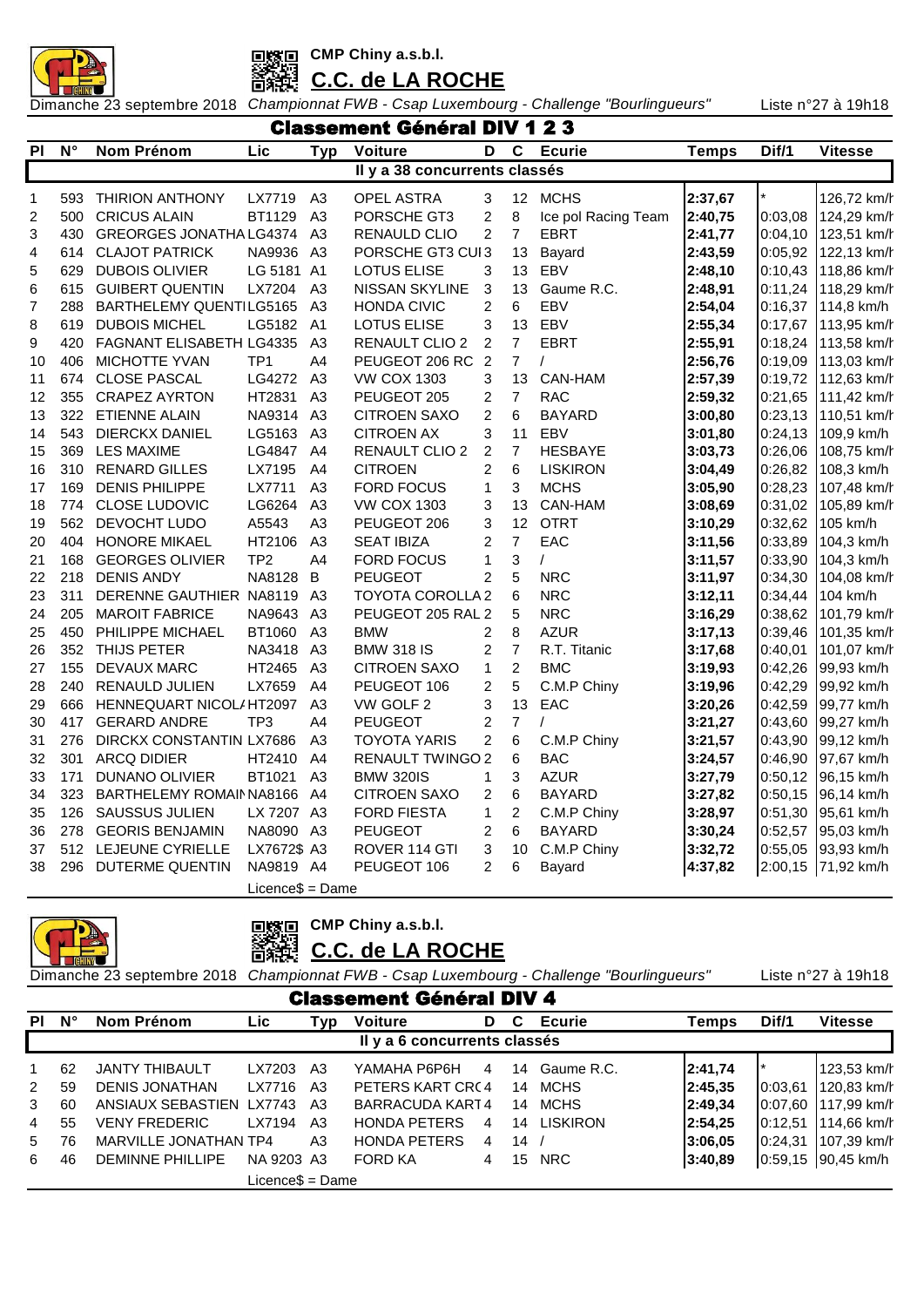

# **C.C. de LA ROCHE**

|              |             |                                |                 |                | <b>Classement par Classe</b> |                |                         |                     |              |
|--------------|-------------|--------------------------------|-----------------|----------------|------------------------------|----------------|-------------------------|---------------------|--------------|
| PI/CI        | $N^{\circ}$ | Nom Prénom                     | Lic             | <b>Ty</b>      | <b>Voiture</b>               | D              | $\mathbf c$             | <b>Ecurie</b>       | <b>Temps</b> |
| 1            | 155         | DEVAUX MARC                    | HT2465          | A <sub>3</sub> | <b>CITROEN SAXO</b>          | 1              | $\overline{\mathbf{c}}$ | <b>BMC</b>          | 3:19,93      |
| $\mathbf{2}$ | 126         | <b>SAUSSUS JULIEN</b>          | LX 7207         | A <sub>3</sub> | <b>FORD FIESTA</b>           | 1              | $\overline{c}$          | C.M.P Chiny         | 3:28,97      |
| 1            | 169         | <b>DENIS PHILIPPE</b>          | LX7711          | A <sub>3</sub> | <b>FORD FOCUS</b>            | 1              | 3                       | <b>MCHS</b>         | 3:05,90      |
| $\mathbf 2$  | 168         | <b>GEORGES OLIVIER</b>         | TP <sub>2</sub> | A4             | <b>FORD FOCUS</b>            | 1              | 3                       | $\prime$            | 3:11,57      |
| 3            | 171         | DUNANO OLIVIER                 | BT1021          | A <sub>3</sub> | <b>BMW 320IS</b>             | 1              | 3                       | <b>AZUR</b>         | 3:27,79      |
| 1            | 218         | <b>DENIS ANDY</b>              | NA8128          | B              | <b>PEUGEOT</b>               | $\overline{2}$ | 5                       | <b>NRC</b>          | 3:11,97      |
| $\mathbf 2$  | 205         | <b>MAROIT FABRICE</b>          | NA9643          | A <sub>3</sub> | PEUGEOT 205 RAI 2            |                | 5                       | <b>NRC</b>          | 3:16,29      |
| 3            | 240         | RENAULD JULIEN                 | LX7659          | A4             | PEUGEOT 106                  | 2              | 5                       | C.M.P Chiny         | 3:19,96      |
| 1            | 288         | BARTHELEMY QUENTII LG5165      |                 | A <sub>3</sub> | <b>HONDA CIVIC</b>           | $\overline{2}$ | 6                       | EBV                 | 2:54,04      |
| 2            | 322         | <b>ETIENNE ALAIN</b>           | NA9314          | A <sub>3</sub> | <b>CITROEN SAXO</b>          | $\overline{2}$ | 6                       | <b>BAYARD</b>       | 3:00,80      |
| 3            | 310         | <b>RENARD GILLES</b>           | LX7195          | A4             | <b>CITROEN</b>               | $\overline{2}$ | 6                       | <b>LISKIRON</b>     | 3:04,49      |
| 4            | 311         | DERENNE GAUTHIER               | NA8119          | A <sub>3</sub> | <b>TOYOTA COROLL/2</b>       |                | 6                       | <b>NRC</b>          | 3:12,11      |
| 5            | 276         | DIRCKX CONSTANTIN LX7686       |                 | A <sub>3</sub> | <b>TOYOTA YARIS</b>          | 2              | 6                       | C.M.P Chiny         | 3:21,57      |
| 6            | 301         | <b>ARCQ DIDIER</b>             | HT2410          | A4             | <b>RENAULT TWING(2)</b>      |                | 6                       | <b>BAC</b>          | 3:24,57      |
| 7            | 323         | BARTHELEMY ROMAIN NA8166       |                 | A4             | <b>CITROEN SAXO</b>          | $\overline{2}$ | 6                       | <b>BAYARD</b>       | 3:27,82      |
| 8            | 278         | <b>GEORIS BENJAMIN</b>         | NA8090          | A <sub>3</sub> | <b>PEUGEOT</b>               | 2              | 6                       | <b>BAYARD</b>       | 3:30,24      |
| 9            | 296         | <b>DUTERME QUENTIN</b>         | NA9819          | A4             | PEUGEOT 106                  | 2              | 6                       | Bayard              | 4:37,82      |
| 1            | 430         | <b>GREORGES JONATHAILG4374</b> |                 | A <sub>3</sub> | RENAULD CLIO                 | 2              | 7                       | <b>EBRT</b>         | 2:41,77      |
| $\mathbf 2$  | 420         | FAGNANT ELISABETH LG4335\$ A3  |                 |                | RENAULT CLIO 2 2             |                | $\overline{7}$          | <b>EBRT</b>         | 2:55,91      |
| 3            | 406         | MICHOTTE YVAN                  | TP <sub>1</sub> | A4             | PEUGEOT 206 RC 2             |                | $\overline{7}$          | $\prime$            | 2:56,76      |
| 4            | 355         | <b>CRAPEZ AYRTON</b>           | HT2831          | A <sub>3</sub> | PEUGEOT 205                  | 2              | $\overline{7}$          | <b>RAC</b>          | 2:59,32      |
| 5            | 369         | <b>LES MAXIME</b>              | LG4847          | A4             | RENAULT CLIO 2 2             |                | $\overline{7}$          | <b>HESBAYE</b>      | 3:03,73      |
| 6            | 404         | <b>HONORE MIKAEL</b>           | HT2106          | A <sub>3</sub> | <b>SEAT IBIZA</b>            | $\overline{c}$ | $\overline{7}$          | EAC                 | 3:11,56      |
| 7            | 352         | THIJS PETER                    | NA3418          | A <sub>3</sub> | <b>BMW 318 IS</b>            | $\overline{c}$ | $\overline{7}$          | R.T. Titanic        | 3:17,68      |
| 8            | 417         | <b>GERARD ANDRE</b>            | TP <sub>3</sub> | A4             | <b>PEUGEOT</b>               | $\overline{c}$ | $\overline{7}$          |                     | 3:21,27      |
| 1            | 500         | <b>CRICUS ALAIN</b>            | BT1129          | A <sub>3</sub> | PORSCHE GT3                  | $\overline{2}$ | 8                       | Ice pol Racing Team | 2:40,75      |
| $\mathbf{2}$ | 450         | PHILIPPE MICHAEL               | BT1060          | A <sub>3</sub> | <b>BMW</b>                   | 2              | 8                       | <b>AZUR</b>         | 3:17,13      |
| 1            |             | 512 LEJEUNE CYRIELLE           | LX7672\$        | A3             | ROVER 114 GTI                | 3              | 10                      | C.M.P Chiny         | 3:32,72      |
| 1            |             | 543 DIERCKX DANIEL             | LG5163          | A <sub>3</sub> | <b>CITROEN AX</b>            | 3              | 11                      | EBV                 | 3:01,80      |
| 1            | 593         | <b>THIRION ANTHONY</b>         | LX7719          | A <sub>3</sub> | OPEL ASTRA                   | 3              | 12                      | <b>MCHS</b>         | 2:37,67      |
| $\mathbf 2$  |             | 562 DEVOCHT LUDO               | A5543           | A <sub>3</sub> | PEUGEOT 206                  | 3              |                         | 12 OTRT             | 3:10,29      |
| 1            |             | 614 CLAJOT PATRICK             | NA9936          | A <sub>3</sub> | PORSCHE GT3 CU3              |                | 13                      | Bayard              | 2:43,59      |
| 2            |             | 629 DUBOIS OLIVIER             | LG 5181         | A <sub>1</sub> | <b>LOTUS ELISE</b>           | 3              |                         | 13 EBV              | 2:48,10      |
| 3            |             | 615 GUIBERT QUENTIN            | LX7204          | A <sub>3</sub> | NISSAN SKYLINE 3             |                | 13                      | Gaume R.C.          | 2:48,91      |
| 4            |             | 619 DUBOIS MICHEL              | LG5182          | A1             | <b>LOTUS ELISE</b>           | 3              |                         | 13 EBV              | 2:55,34      |
| 5            |             | 674 CLOSE PASCAL               | LG4272          | A <sub>3</sub> | <b>VW COX 1303</b>           | 3              | 13 <sup>13</sup>        | CAN-HAM             | 2:57,39      |
| 6            | 774         | <b>CLOSE LUDOVIC</b>           | LG6264          | A <sub>3</sub> | <b>VW COX 1303</b>           | $\mathbf{3}$   | 13                      | CAN-HAM             | 3:08,69      |
| 7            | 666         | HENNEQUART NICOLA HT2097       |                 | A <sub>3</sub> | VW GOLF 2                    | 3              | 13                      | EAC                 | 3:20,26      |
| 1            | 62          | JANTY THIBAULT                 | LX7203          | A <sub>3</sub> | YAMAHA P6P6H                 | 4              | 14                      | Gaume R.C.          | 2:41,74      |
| 2            | 59          | <b>DENIS JONATHAN</b>          | LX7716          | A <sub>3</sub> | PETERS KART CRI4             |                | 14                      | <b>MCHS</b>         | 2:45,35      |
| 3            | 60          | ANSIAUX SEBASTIEN              | LX7743          | A <sub>3</sub> | <b>BARRACUDA KAR 4</b>       |                | 14                      | <b>MCHS</b>         | 2:49,34      |
| 4            | 55          | <b>VENY FREDERIC</b>           | LX7194          | A <sub>3</sub> | HONDA PETERS 4               |                | 14                      | <b>LISKIRON</b>     | 2:54,25      |
| 5            | 76          | MARVILLE JONATHAN TP4          |                 | A <sub>3</sub> | HONDA PETERS 4               |                | $14$ /                  |                     | 3:06,05      |
| 1            | 46          | <b>DEMINNE PHILLIPE</b>        | NA 9203 A3      |                | FORD KA                      | 4              |                         | 15 NRC              | 3:40,89      |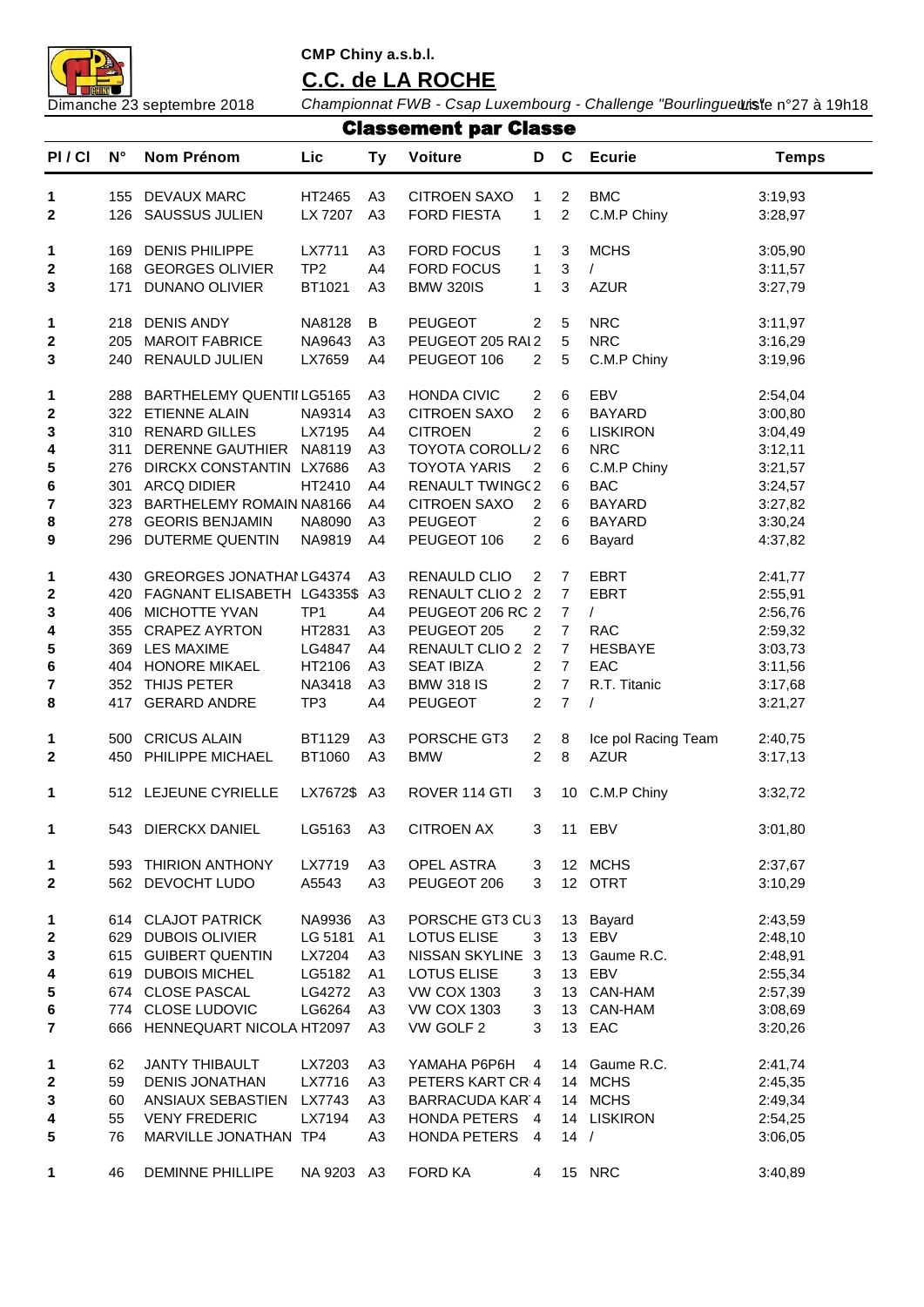

**C.C. de LA ROCHE**

Dimanche 23 septembre 2018 *Championnat FWB - Csap Luxembourg - Challenge "Bourlingu*rs" Liste n°27 à 19h18

| <b>Classement des DAMES Div 123</b> |  |  |  |  |
|-------------------------------------|--|--|--|--|
|-------------------------------------|--|--|--|--|

| $PI$ $N^{\circ}$ | Nom Prénom                                                        | ILIC. | [VD | <b>IVoiture</b> | IC. | <b>IEcurie</b> | lTemps. |
|------------------|-------------------------------------------------------------------|-------|-----|-----------------|-----|----------------|---------|
|                  |                                                                   |       |     |                 |     |                |         |
|                  |                                                                   |       |     |                 |     |                |         |
|                  |                                                                   |       |     |                 |     |                |         |
|                  | 420 FAGNANT ELISABETH LG4335\$ A3 RENAULT CLIO 2 2 7              |       |     |                 |     | <b>FBRT</b>    | 2:55,91 |
|                  | 2 512 LEJEUNE CYRIELLE LX7672\$ A3 ROVER 114 GTI 3 10 C.M.P Chiny |       |     |                 |     |                | 3:32,72 |

Licence\$ = Dame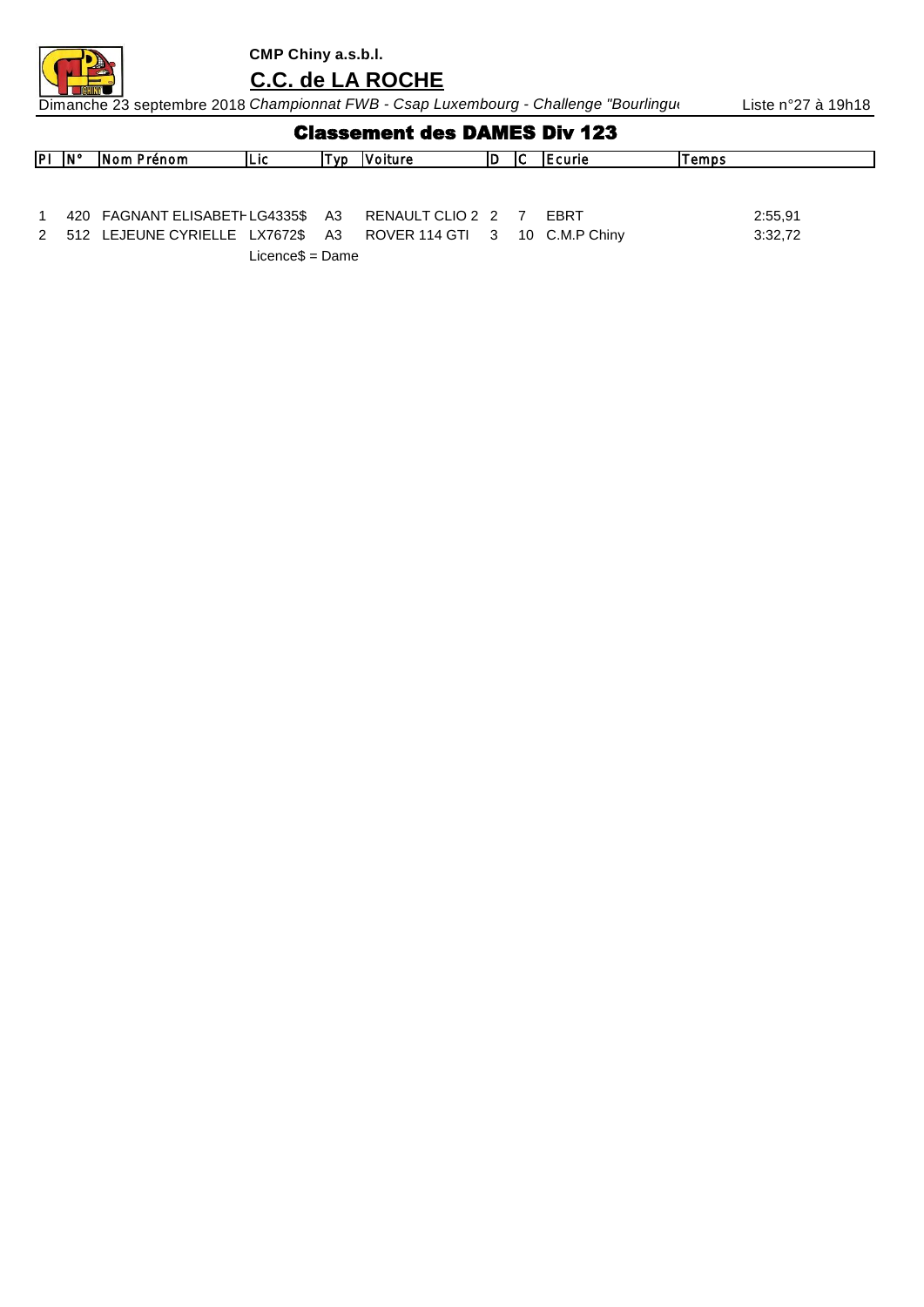**CMP Chiny a.s.b.l. C.C. de LA ROCHE**

|                   | <b>Classement INTER - ECURIES DIV 123</b> |                          |         |                |                     |                |    |               |         |        |  |  |  |
|-------------------|-------------------------------------------|--------------------------|---------|----------------|---------------------|----------------|----|---------------|---------|--------|--|--|--|
| $P\Box N^{\circ}$ |                                           | Nom Prénom               | Lic     | Typ            | Voiture             | ID.            | IС | Ecurie        | Temps   | Points |  |  |  |
|                   |                                           |                          |         |                |                     |                |    |               |         |        |  |  |  |
| 5                 | 629                                       | <b>DUBOIS OLIVIER</b>    | LG 5181 | A1             | <b>LOTUS ELISE</b>  | 3              | 13 | EBV           | 2:48,10 | 26     |  |  |  |
| 7                 | 288                                       | BARTHELEMY QUENT LG5165  |         | A3             | <b>HONDA CIVIC</b>  | $\mathcal{P}$  | 6  | EBV           | 2:54,04 | 26     |  |  |  |
| 14                | 543                                       | <b>DIERCKX DANIEL</b>    | LG5163  | A3             | <b>CITROEN AX</b>   | 3              | 11 | EBV           | 3:01,80 | 26     |  |  |  |
|                   |                                           |                          |         |                |                     |                |    |               |         |        |  |  |  |
| 4                 | 614                                       | <b>CLAJOT PATRICK</b>    | NA9936  | A3             | PORSCHE GT3 CL3     |                | 13 | Bayard        | 2:43,59 | 51     |  |  |  |
| 13                | 322                                       | <b>ETIENNE ALAIN</b>     | NA9314  | A3             | CITROEN SAXO        | $\mathcal{P}$  | 6  | <b>BAYARD</b> | 3:00,80 | 51     |  |  |  |
| 34                | 323                                       | BARTHELEMY ROMAILNA8166  |         | A4             | <b>CITROEN SAXO</b> | 2              | 6  | <b>BAYARD</b> | 3:27,82 | 51     |  |  |  |
|                   |                                           |                          |         |                |                     |                |    |               |         |        |  |  |  |
| 22.               | 218                                       | <b>DENIS ANDY</b>        | NA8128  | B              | <b>PEUGEOT</b>      | $\mathcal{P}$  | 5  | <b>NRC</b>    | 3:11,97 | 69     |  |  |  |
| 23                | 311                                       | DERENNE GAUTHIER NA8119  |         | A <sub>3</sub> | TOYOTA COROLL/2     |                | 6  | <b>NRC</b>    | 3:12,11 | 69     |  |  |  |
| 24                | 205                                       | <b>MAROIT FABRICE</b>    | NA9643  | A3             | PEUGEOT 205 RAI 2   |                | 5  | <b>NRC</b>    | 3:16,29 | 69     |  |  |  |
|                   |                                           |                          |         |                |                     |                |    |               |         |        |  |  |  |
| 28                | 240                                       | <b>RENAULD JULIEN</b>    | LX7659  | A4             | PEUGEOT 106         | $\overline{2}$ | 5  | C.M.P Chiny   | 3:19,96 | 94     |  |  |  |
| 31                | 276                                       | DIRCKX CONSTANTIN LX7686 |         | A3             | TOYOTA YARIS        | $\mathbf{2}$   | 6  | C.M.P Chiny   | 3:21,57 | 94     |  |  |  |
| 35                | 126                                       | SAUSSUS JULIEN           | LX 7207 | A3             | <b>FORD FIESTA</b>  |                | 2  | C.M.P Chiny   | 3:28,97 | 94     |  |  |  |